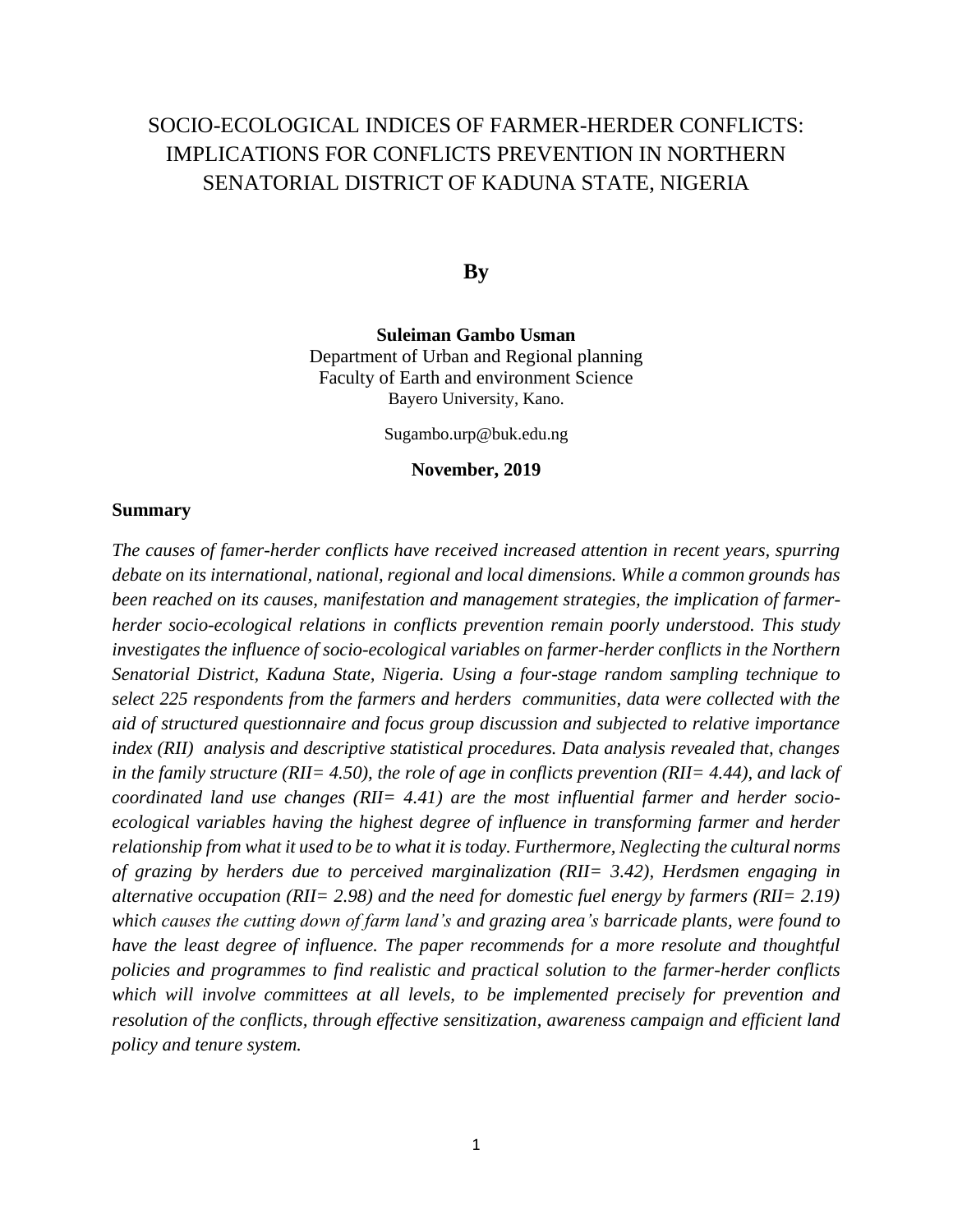### **Overview**

Socio-ecological models (SEM) were first developed to promote the understanding of the dynamic interrelations amongst several personal and environmental factors. Its major concerned is the social, institutional and cultural context of people-environment relations. It has the ultimate aim of halting conflict while at its buds before its eruption. It enables the understanding of sequence of the factors that exposes individual or group to the hazard of conflicts or safeguard them from experiencing or executing violence. This study was conducted using socio-ecological framework analysis of farmer herder relations and its implication on conflict prevention in North Senatorial District of Kaduna state Nigeria. Kubau local government area was selected for the purpose of this study, It has proximity to Falgore game reserve as well as a home for so many scattered herders' camp (ruga) and various low plain areas (Fadama) that are presently covered by dense and all year round sugarcane and rice plantation, but hitherto used to be a suitable grazing areas for cattle across the Sahel and Lake Chad. It also contained one of the largest livestock market at Anchau town which attracts pastoralist and livestock dealers from different parts of the country. It has an area of 2,505 KM and a population of  $282,045^1$ .

### **Introduction**

#### **Farmers-Herders Conflicts**

Conflicts related to natural resource use are common in rural areas of Africa<sup>2</sup>. Conflicts between farmers and herders in Africa are in most cases viewed as being motivated by environmental scarcity<sup>3</sup>. West Africa, farmers and herders have over time had amicably associated, creating a relationship of interdependence. However, clashes between them are becoming more frequent<sup>4</sup>. Blockage of cattle routes and water points, encroachment of grazing land by farmers and consequent damage of crops by herders are the main causes of conflicts between farmers and pastoralist<sup>5</sup>. Among the major challenges facing traditional livestock breeding in Nigeria are

<sup>5</sup> Umar, U. F. (2009). The Pastoralists-agriculturalist Conflicts in Zamfara State, Nieria,

<sup>1</sup> 2006 census at the 2006 census

<sup>2</sup> Turner, M. D. (2004). Political ecology and the moral dimensions of "resource conflicts": the case of farmer–herder conflicts in the Sahel. *Political Geography*, *23*(7), 863–889. https://doi.org/https://doi.org/10.1016/j.polgeo.2004.05.009

<sup>3</sup> Benjaminsen, T. A., Maganga, F. P., & Abdallah, M. (2009). The Kilosa Killings : Political Ecology of a Farmer – Herder Conflict in Tanzania, *40*(3), 423–445.

<sup>4</sup> Moritz, M., & Moritz, M. (2018). Understanding Herder-Farmer Conflicts in West Africa : Outline of a Processual Approach, *69*(2), 138–148.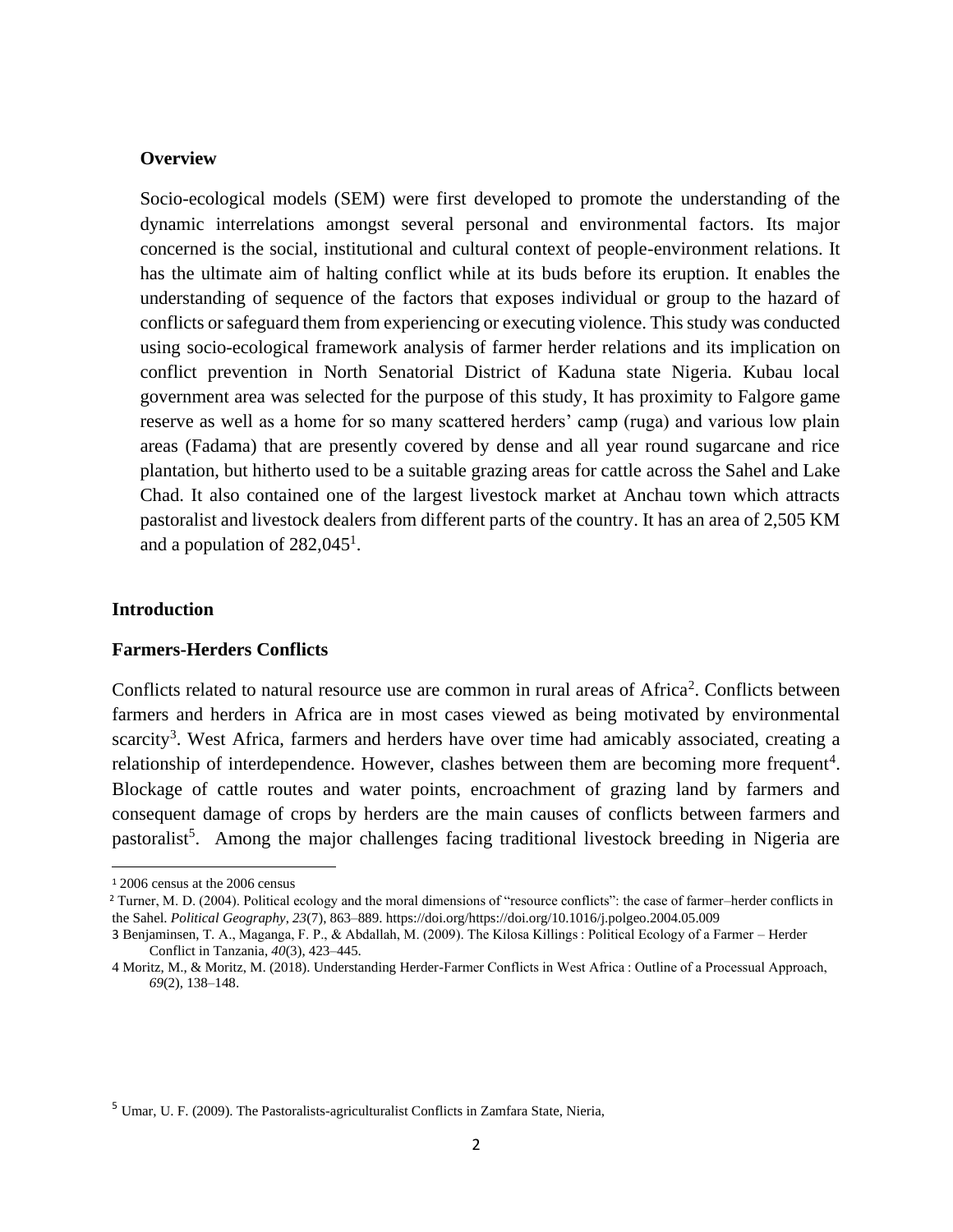inadequacy of grazing lands, encroachment on migratory routes and resting points and conflicts between pastoralists and farmers (Baba 1987; Blecnch, 2004; Okaiyeto *et al.*, 2008).

Escalating conflicts between herders and farmers are among Nigeria's most pressing security challenges. This could potentially generate bloodshed on an even wider scale unless government and stakeholders makes ending this violence a national priority (ICG, 2017).

# **Causes of Farmer-Herder Conflicts**

There are various reasons for the farmer herder conflict which include: destruction of crops, contamination of streams by cattle, over-grazing of land, disregard for local traditional authorities, female harassment, harassment of nomads by youths of host communities, indiscriminate bush burning, defecation of cattle on roads, cattle theft, and straying of cattle(Ofuoku & Isife, 2009). Clashes between pastoral and farming communities in northern Nigeria revolves around disputes over grazing land and water point, increasing insecurity, political and economic marginalization to mention but a few (Mkutu, 2001). Greatest number of researchers relating climate change to problems of uncertainty and conflict maintain that it may act as a 'threat multiplier' through accumulation pressure to those nations and societies who previously suffer from glitches of underdevelopment, suppression, or conflict (Buhaug *et al.,* 2008). The condition has been worsened by the spectacle of climate variation, whose changing aspects tend to have been exasperating natural resource conflicts globally(Chukwuma & Atelhe, 2014). As a results of population increased and new policies on agriculture and urbanization that does not encourage mobile livestock keeping as an effective way of living or production system, herders in Africa are usually the victims (Hesse & Macgregor, 2006). Natural resource control/use, access to resources, competition over identities as well as indigeneity are the motivators of conflicts in the Middle-Belt of Nigeria (Sayne, 2012 Mercy Corps, 2015). This also concur with the view of Adisa (2012), that farmer-herder conflict has continued to be the most protagonist resource use conflict in Nigeria.

Conflicts for land uses and other natural resources are characteristically connected with conflicting interests over the category of land use, restricted access and usage rights, indistinct possession and assets rights and the demarcation of land margins (Omar, et. al., 2015). Similarly, Gefu and Kolawole (2000) opined that farmlands that are usually left to follow for the soil to regain its fertility naturally which also provides dry season grazing areas are presently occupied by dry season farming and major public projects which most often prevents dry season grazing which results to fierce conflict among users (Gefu, 2002). Audu, (2015) also observed that lack of formal education, in adequate grazing reserves, lack of access to water, pollution of water points,

http:/www.conference.ifas.ufl.ed./ifas/posters/umar.doc. accessed 2018.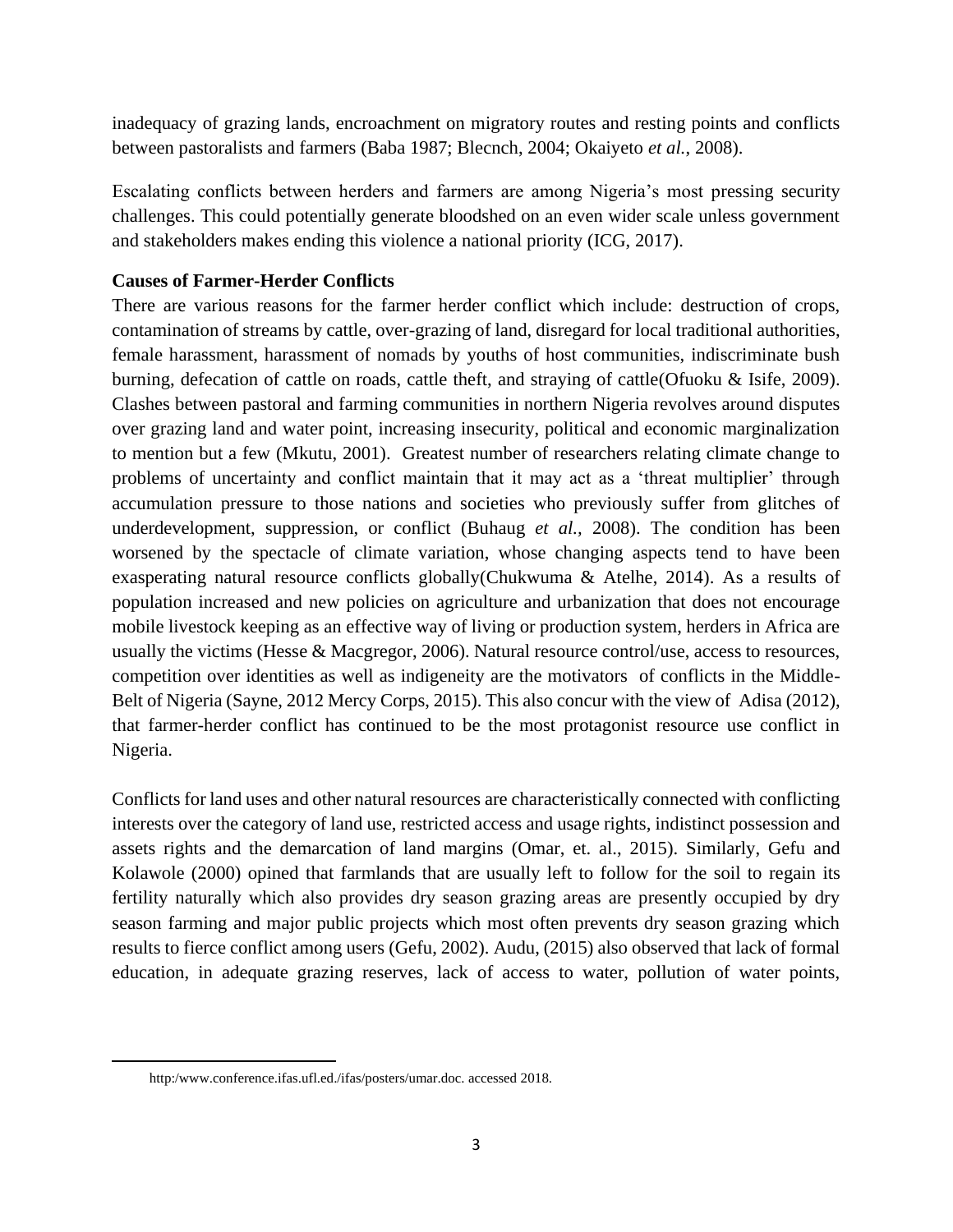indiscriminate bush burning, cattle rustling, land tenure system and climate change were the causes of farmer-herder conflicts in Katsina State.

### **The Effects of Farmer Herder Conflicts**

Conflicts over access to land and its resources between pastoralists and other land users, particularly the farming populations is already leading to so much bloodletting in Nigeria (Momale, 2005). The splintered rapport between herders and farmers a part from having a direct effect on their lives and livelihoods, it has also distressed the sustainability of food and livestock production in the Nigeria (Akinyemi, 2018). Moritz (2018) also observed that the Nigerian government in 2014 declared a state of emergency in one of its states due to farmer-herder conflicts almost culminating into communal killings. A large number of people became refugees, where over 20,000 fled to a neighboring country to save their lives. There has been a progressive worsening in the emblematic relationship and conflict between the farmers and herders in Nigeria (FACU, 1999). With a projected death toll of approximately 2,500 people in 2016, these clashes are becoming hypothetically treacherous as the Boko Haram insurgency in the north east International Crisis Group (ICG) (2017). The same report also indicated that, over the past five years, thousands have been killed; precise tallies are unavailable, but a survey of open source reports suggests fatalities may have reached an annual average of more than 2,000 from 2011 to 2016, for some years exceeding the toll from the Boko Haram insurgency.

These conflicts have engulfed communities in different states of Nigeria like Benue, Nasarawa, Plateau, Taraba, Kaduna, Adamawa, Zamfara, Oyo, Imo, Cross-River and Enugu.(Ubelejit, 2016). These farmer-herder conflicts threaten the socioeconomic development of the region.(R. Solagberu, Adisa & Adekunle, 2010). A report by UNICEF Regional Office in West and Central Africa observed that, the actual situation on the ground is that humanitarian and human rights laws are deliberately ignored by revelries to conflicts… women and girls remain the subject of sexual and gender-based violence and other human right violations (Sherrill, *et.al*., 2005). The report also stated that, the region has been branded by a culture of impunity, the spread of HIV/AIDS, the continued weakening of the security sector, mass refugee movements and other forced displacement, inequitable and illicit exploitation of natural resources and violations of human rights, including the rights of women.

# **Land Tenure System and Grazing Reserves in Northern Nigeria**

Barau (2010) observed that, various formed of communal land tenure system existed for quite a long time in most parts of northern Nigeria. Even though such systems were loose, characteristically tribal based and less institutionalized. Land use establishments which in many ways institutionalized land use planning and environmental protection system were established with the advent of Islam. Joma (1991), noted that, the provisions for individuals and public right through guided use of *hima* (reserve areas), *harim* (inviolable lands), *ihya* (land development and reclamation), *waqf* (charitable endowments) and *hisbah* (supervising public office) was provided by Islamic Shariah system. Many Muslims societies were helped by these institutions to prevent conflicts between multiple uses and users. For example, *harim* is used to establish buffer zones to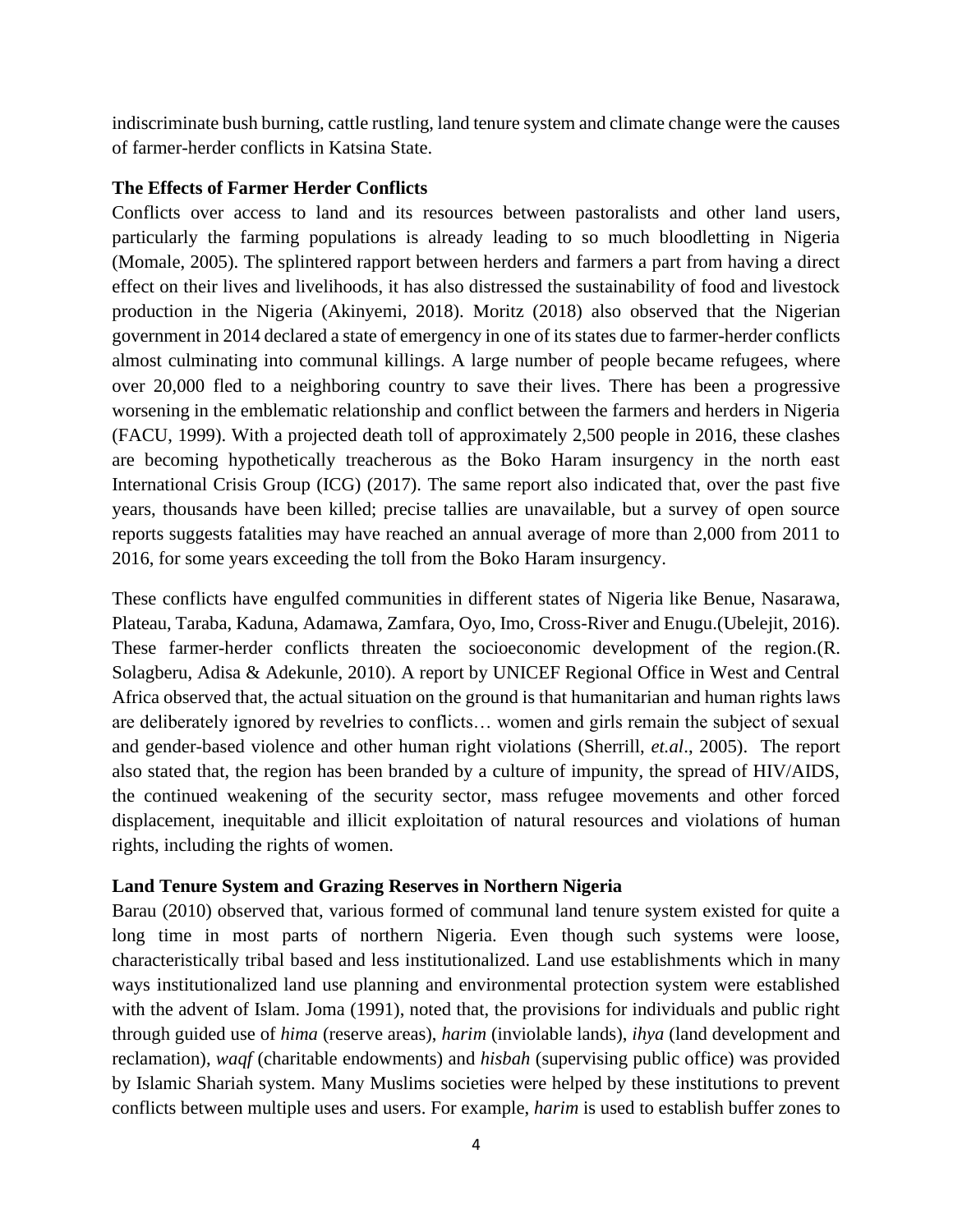safeguard public goods like rivers, streams and lakes against pollution and over exploitation. According to Zahradden (1990), the Islamic land tenure system made provisions for public pasture grounds (*hima)* according to Islamic rules of land management in pre-colonial Northern Nigeria (which cover the study area) and particularly in the Sokoto Caliphate. Strict delineation and protection of pasture grounds as public commons was part of the Islamic provisions. The need to recognize and separate the basic differences and need of pastoralists and settled populations of cities and villages was outlined by the leaders of the Sokoto Caliphate. This is due to the realization of the fact that the needs for land resources of settled people and pastoralists are not the same. Even though, it's remarkable to note that the leaders of the Sokoto Caliphate were more disposed to sedentarisation.

Iro (2010) observed that, the idea of resettling Fulani pastoralists in Northern Nigeria through the establishment of settlements schemes was drifted by British colonial government. In the early 1950s, under this government, the initiative which started in Kano collapsed at its take-off due to poor management and financing. However, seeing the failure grazing reserves were created for pastoralists by the colonial government in 1954. This ingenuities was satisfactory and was expanded to many provinces in Northern Nigeria. About 6.4 million hectares of forest reserves were gazette by 1964 and most of them were in the savanna areas. Sokoto, Katsina, Bauchi, Kabba, Ilorin and Zaria (which covered the study area) were the province where the reserves were located.

Lands were mostly under the control of the traditional rulers in precolonial times and immediate post-independence Nigeria, who understand the dynamics and complex interrelationship among the different land resource users (Maina, 1998; Kallah, 1999). Having the local knowledge as well as low population densities, they were able to satisfy the land use need of the diverse communal groups. However, with the enactment of the 1978 Land use Act, which transform the control of land to the local and state governments, makes it difficult for herders to access land (Gefu, 1996).

# **Problem Statement**

Several works by many researchers have linked natural resources and farmer-herder conflicts. However, the focus of some of these studies are on: natural resource and conflicts escalation (Nillesen and Bulte 2014, Lujala,2008); politics and natural resources conflicts (Adogi, 2013); natural resources scarcity and abundance (Mildner, Lauster and Wodni, 2011, Lee-Billion, 2003); climate changed triggered conflicts (ICG 2017, Buhaug *et al.*, 2008, Chukwuma & Atelhe 2014); natural resources conflicts and GDP (Wen, 2011, Peace Corps 2016); Livelihoods and access to resources (Ellis and Edward, 2004, Lee and Neves, 2011). The study conducted by Milder et.al, (2011) and Le Billion, (2003) using Eco-centric modelling and resource curse model together indicates that security of natural resources strains peace and fuel conflicts.

Researches covering resources and farmer-herder conflicts in Northern Nigeria includes: Dimelu, Salifu, & Igbokwe (2016) which focused on conflicts management strategies in Nasarawa and Kogi States; Chukwuma and Atehle, (2014) and Adogi, (2013) works on farmer-herder conflicts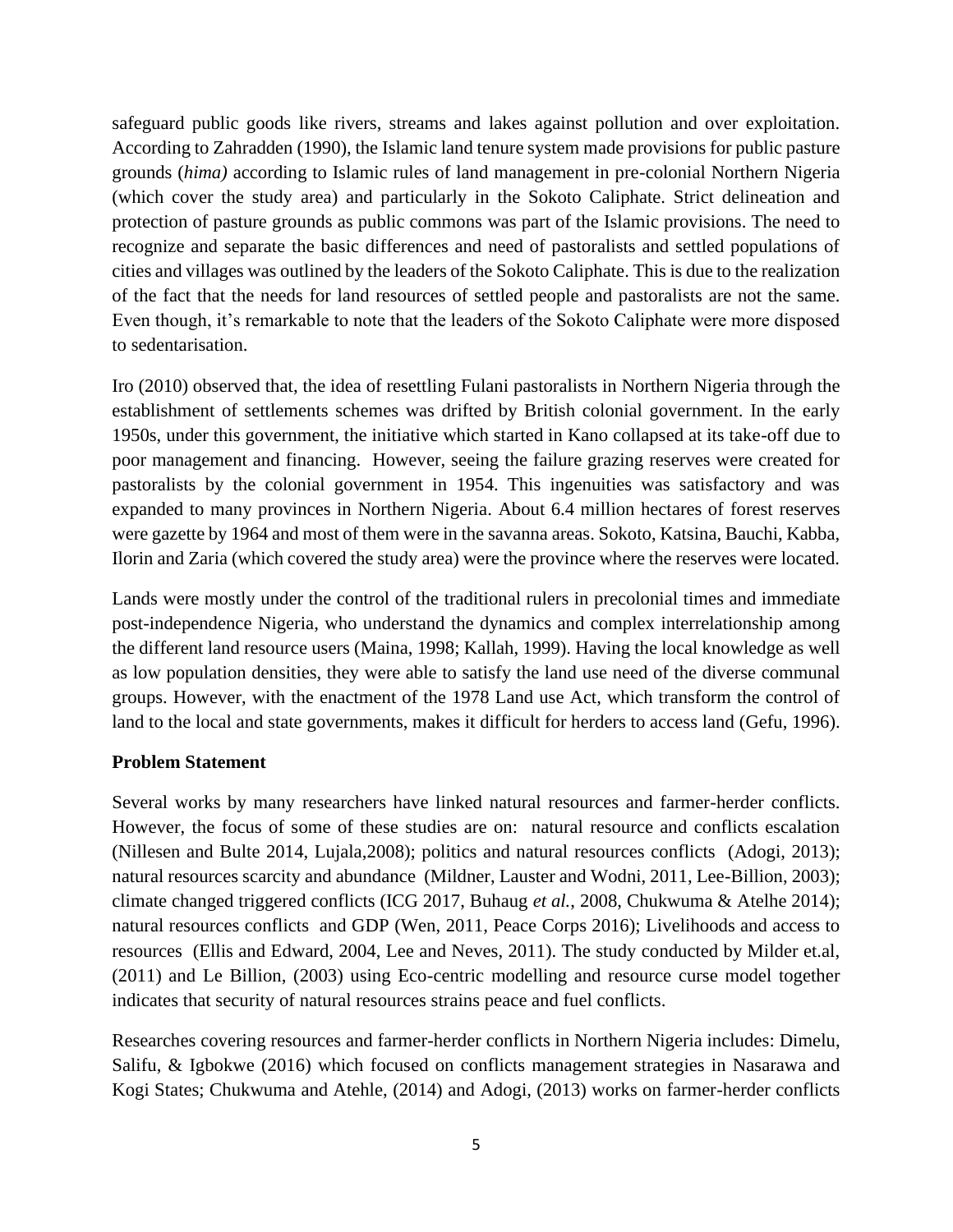in Nasarawa state which focused on ecological and political perspectives and that of Jajere, (2014). In north western Nigeria, the works of Umar (2009) and Abdu ( 2015), identified illiteracy, and inadequate grazing reserves as major factors responsible for farmer-herder conflicts.

Momale (2014) research on dynamic and complex relations and practices that define mobility and access to land resources by pastoralists in northern western Nigeria, had made meaningful contribution towards highlighting the primary indicators of farmer-herder conflicts in north western Nigeria. However, these researches do not adequately analyzed the socio-ecological dimensions of the issues and how it influences and affects relationships and conflicts among farming and pastoral communities. Some of these issues are associated with the multidimensional causes such as politicization of farmer-herder disputes in the north-western and north-central regions of Nigeria, as well as the "common perceptions" about the role of "foreign herdsmen" (implying the influx of pastoralists from other West African countries, particularly Niger Republic),(Blench, 2010; Krause, 2011; Abass, 2012; Audu, 2013; McGregor, 2014.). There are unsubstantiated statistics and reports indicating that about 6,000 persons have lost their lives and more than 62,000 people were displaced in the Middle Belt states of Benue, Kaduna, Nasarawa, and Plateau alone. There are inadequate assessments to document these conflicts, notwithstanding the escalating and expanding violence (Chris et. al., 2018).

This research adopted the socio-ecological framework of analysis to understand the nature and dynamics of farmer-herder relations and how it affects and influence conflicts. The outcome of the analysis is expected to contribute to the search for viable options and strategies for prevention and effective management of the conflicts, thereby contributing to food security and sustainable regional development.

# **Objectives**

- i. To determine the personal and occupational characteristics of farmers and herders in the study area.
- ii. To identify the various socio-ecological drivers as they relates to farmer herder relations.
- iii. To analyze the socio-ecological variables that influence farmer-herder conflicts prevention in the study area.

# **Methodology**

To select respondents for this study**,** a four-stage random sampling technique was used. First, Kaduna North Senatorial District was randomly selected out of the three senatorial district of Kaduna state. Then Kubau local government area was also randomly selected out of the eight local government of the senatorial district. It is an area where farmer-herder conflicts occur frequently due to the presence of so many low-lying plains (Fadama) which was hitherto used to be areas for cattle grazing but presently occupied by sugarcane and rice cultivation. Three farming villages were subsequently randomly selected from the list of villages that are very close to the fadamas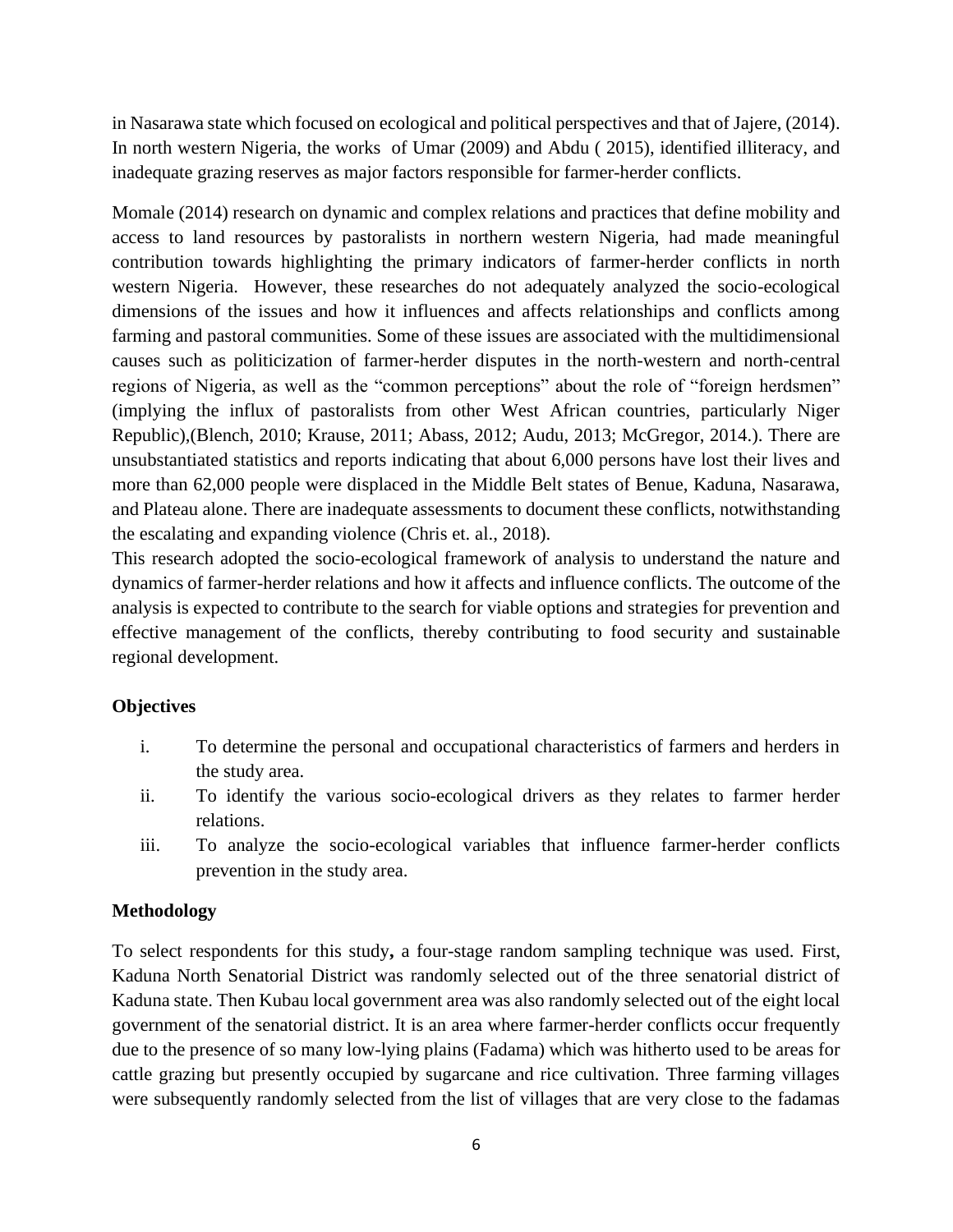and grazing areas. The selected villages were Kanwa, Nasari and Wagaho. Cluster random sampling was used to select 50 crops farming households from each village. Thus, fifty (50) respondents (households) were selected from each village given a total sample size of 150 respondents from farming communities. With the help of an informant, one pastoralist camp (Ruga) was located and two more others were located using snowball sampling. The three pastoralist camps identified for the study include Rugar Hayi, Rugar Fanyo, and Rugar Ardo respectively. From each of these camps, twenty five respondents were randomly selected and interviewed, making the total respondents to be 225. However, only 214 questionnaire were returned and analyzed. Structured questionnaire was used to collect primary data on personal and occupational characteristics of the respondents as well as socio-ecological indicators that influence farmer-herder conflicts.

Three focus group discussion (FGD) were also conducted with farming community and herders separately at Nasari and Rugar Fanyo and with both farmers and herders jointly at Anchau market on the market day (Tuesday). The focus group discussion followed predetermine checklists of open ended questions which were framed in a flexible way that permit both expected and unexpected themes to be explored. The composition of the FGD includes adult men, women and youths of different ages ranging from 18 to 65 years. However, much of the responses came from the elderly and more experienced respondents with the youths amongst them shading more lights and clarifications were the need arises or were they were the once directly affected by certain actions.

| Table 1: The places and composition of focus group discussion |  |  |
|---------------------------------------------------------------|--|--|
|---------------------------------------------------------------|--|--|

| Sn | Place         | Male | Female | Total |
|----|---------------|------|--------|-------|
|    | Nasari        | 16   |        |       |
|    | 2 Rugar Fanyo | 13   |        | 15    |
|    | Anchau Market | 20   |        |       |
|    | Total         |      |        |       |

Source Field 2019

### **Use of Socio-Ecological Analysis**

It is progressively acknowledged that there is a connection between Ecology, Conflict and Peace. At each stage of the social ecological (at individual, family, society, relationship etc) interrelates to influence and offer the basis for nonviolent living or conflicts. As such it provides a basis for appreciating dimensions and trends of conflicts or even programmes for prevention activities. For one to plan, promote for polices, avert or resolve conflicts, it is vital to device programmes and policies that can decrease risk factors and upturn protective factors at each of the various stages of the ecosystem. When social groups with differing forms of appropriation of territories confer different meanings and claims, of a space or resource, conflicts attain an ecological dimension. It initiates when a group that has used a particular territory is threatened by a detrimental impact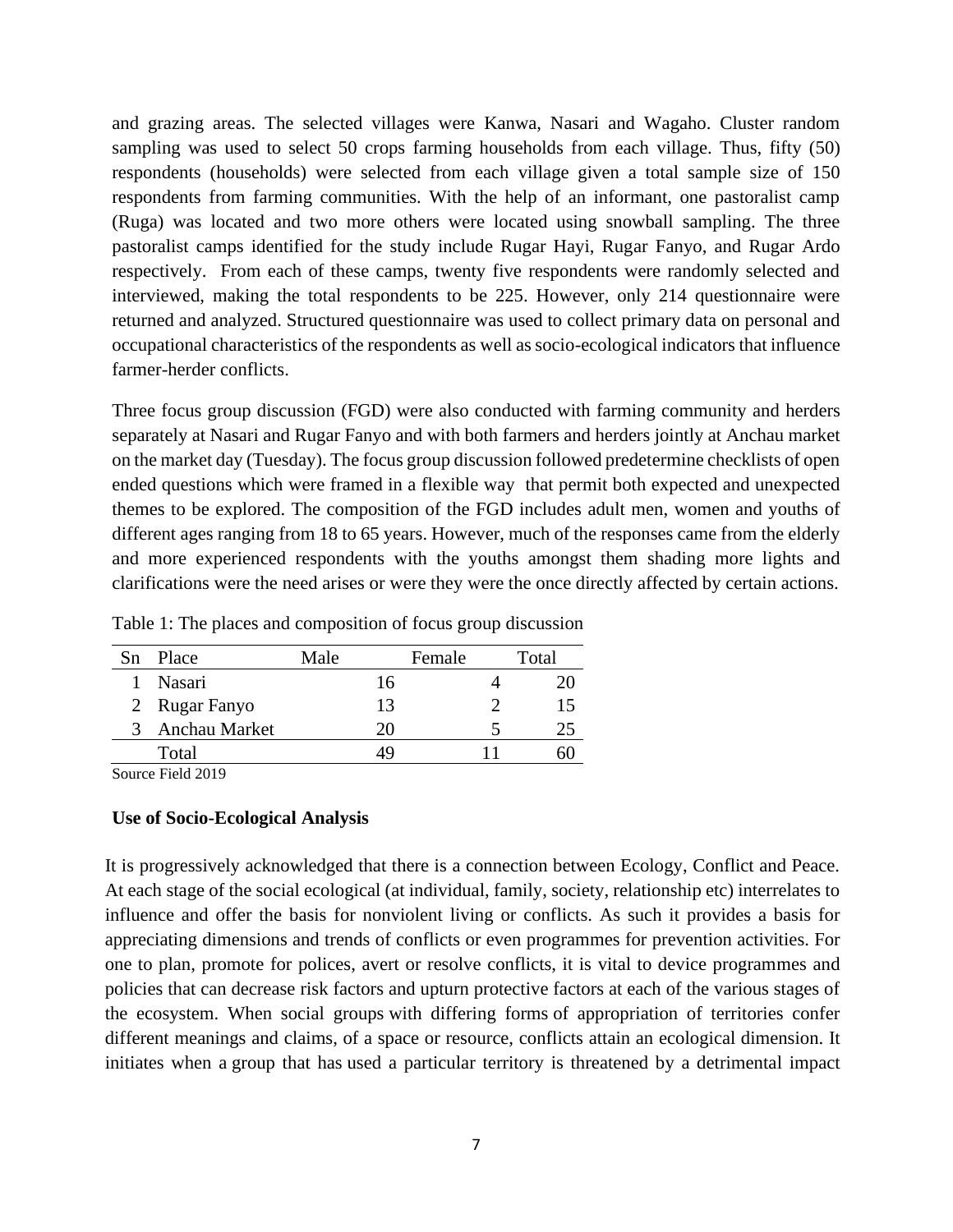resulting from the activities and practices of other groups or other people from the same group. Other conflicts may also erupts when persons do not have long-term rights to a territory.

Takwa and Chukuemeka<sup>6</sup> provides a framework for socio-ecological system analysis, in which individual, community, relationship and society were identified as the major indicators<sup>7</sup>.

|                                                                                                                                                                                                                                                         | Table 2: FTamework for socio-ecological system analysis                                                                                                                                                                                                                                             |                                                                                                                                                                                                                                                    |                                                                                                                                                                                                                                                                                                                         |
|---------------------------------------------------------------------------------------------------------------------------------------------------------------------------------------------------------------------------------------------------------|-----------------------------------------------------------------------------------------------------------------------------------------------------------------------------------------------------------------------------------------------------------------------------------------------------|----------------------------------------------------------------------------------------------------------------------------------------------------------------------------------------------------------------------------------------------------|-------------------------------------------------------------------------------------------------------------------------------------------------------------------------------------------------------------------------------------------------------------------------------------------------------------------------|
| Individual                                                                                                                                                                                                                                              | Relationship                                                                                                                                                                                                                                                                                        | Community                                                                                                                                                                                                                                          | Society                                                                                                                                                                                                                                                                                                                 |
| Characteristics<br>and<br>Behaviors of individuals in<br>the Case Study – How does<br>it sustain the conflict or<br>contribute<br>the<br>to<br>mitigation?<br>What is the age and gender<br>issues affecting the conflict<br>positively and negatively? | How is<br>the<br>and<br>past<br>interactions<br>of<br>current<br>people in the case study?<br>What informs the basis of<br>their interactions and how<br>does<br>$-$ it<br>sustain<br>$\alpha$<br>contribute<br>the<br>to<br>prevention of the conflict?<br>Who are the key allies and<br>spoilers? | How is the community<br>What<br>structured?<br>facilities and structures<br>exist to<br>prevent<br><b>or</b><br>the conflicts<br>mitigate<br>under discussion? What<br>are the gaps and strengths<br>facilities<br>of<br>the<br>and<br>structures? | What are the underling<br>policies.<br>constitutions.<br>cultures and norms that<br>moderate behaviors and<br>how does it contribute to<br>prevention and mitigation<br>of conflicts? What are the<br>facilities<br>social<br>1n<br>governance mechanism in<br>place for the prevention of<br>the conflict under study? |

**Table 2: Framework for socio-ecological system analysis**

Source: Takwa and Chukuemeka (2019)

Hence, the variables measured on the Likert-type scale for the purpose of this study are structured in line with above socio-ecological indicators (table 2).

# **Measurement of variables**

The independent variables measured are: gender, age of respondents in years, level of education, occupation and their ethnicity. Other variables measured are the socio-ecological indicators some of which their dynamics over time in one way or the other, led to the gradual deterioration of relationship between farmers and herders leading to escalation of conflicts. These indicators include: **A-** The influence of living with extended family as it relates to tolerance, **B-** Educational and legal system, **C-** The role of grazing by children, **D-** Herdsmen and alternative occupation, **E-**The role of age in conflicts management and prevention, **F-** Suspicion and Mistrust by herders, **G-**Suspicion and Mistrust by farmers, **H**- Fear of crops destruction, **I-** Socialization, law enforcement agents and the legal systems, **J-** Neglect of the cultural norms of grazing by herders due to marginalization, **K-** The need to expand one's farm land, **L-** The temporal dimension of crops destruction, **M-** The role of science, **N-** Land use changes, **O-** Government policies and **P-** The need for domestic fuel energy. They were stated in simple sentences to suit the understanding of the respondents on a Likert scale format questionnaire. Data collected were coded into statistical package for social sciences (SPSS Version 20). Processing of data was through the use of quantitative method of analyses.

<sup>6</sup>Takwa Chukuemeka (2019) Socio-ecological framework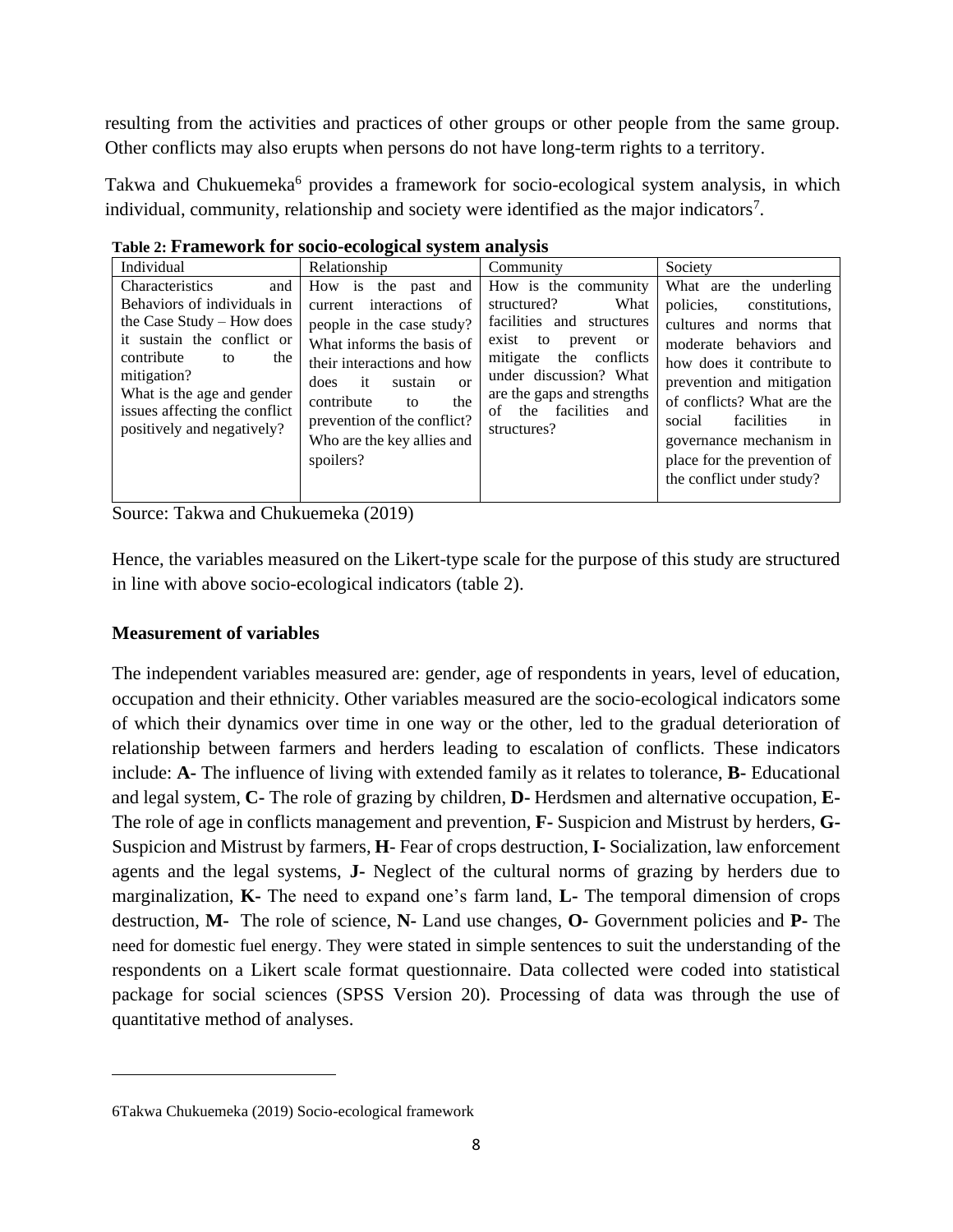### **Methods of Data Analysis**

The 16 attributes of socio-ecological farmer-herder relations were derived from literature and authors self-developed through pilot survey and were pre-tested before the research. The data collected was analyzed using descriptive statistics such as cross tabulation frequency count, percentages and relative importance index (RII). The respondents were asked to rate the importance attached to each socio-ecological attributes of conflict prevention using five point Likert scale from 1- strongly disagree, 2- disagree, 3-neither agree nor disagree, 4- agree and 5 strongly agree. The computation of RII is expressed as follows:

# **Computation of RII values for the variables influencing socio-ecological farmer-herder relation in table 4**

**Column 1:** Socio-ecological Variables (indicators)

**Column 2:** Number of individual respondents rating each of the indicators with 1 (Strongly disagree)

**Column 3:** Number of individual respondents rating each of the indicators with 2 (Disagree)

**Column 4:** Number of individual respondents rating each of the indicators with 3 (Neither agree nor disagree)

**Column 5:** Number of individual respondents rating each of the indicators with 4 (Agree)

**Column 6:** Number of individual respondents rating each of the indicators with 5 (Strongly Agree) **Column 7:** Addition of product of individual respondents rating a particular indicator and their respective weight values. For instance, SWV for  $4.7 = (0 \times 1) + (3 \times 2) + (5 \times 3) + (89 \times 4) + (117 \times 5)$ = 962. ……………………………………………………………1

**Column 8:** Relative Importance Index equals summation of weight value (SWV) divided by additional of individual respondents rating each indicator. For instance, RII for **"A"** =  $962/(0+3+5+89+117) = \frac{962}{311}$ = 4.49 ………………………….2

**Column 9:** The deviation equals to mean of RII for all the 16 identified indicators subtracted from RII value for each indicator e.g. 60.64  $\frac{6.64}{16}$  = 3.79, Deviation (RII- $\overline{RII}$ ) = (4.49 - 3.79) = 0.7...3 **Column 10:** Square of values in column 9 e.g. (RII  $\overline{RII}$ )<sup>2</sup>, (0.01)<sup>2</sup> = 0.000.......4

# **Findings**

Table one (3) presented the summary of the personal characteristics of respondents. Even though, 225 respondents were involved in the research, only 214 were used in data analysis as the remaining 11 were either poorly completed or not return, giving response rate of 95%.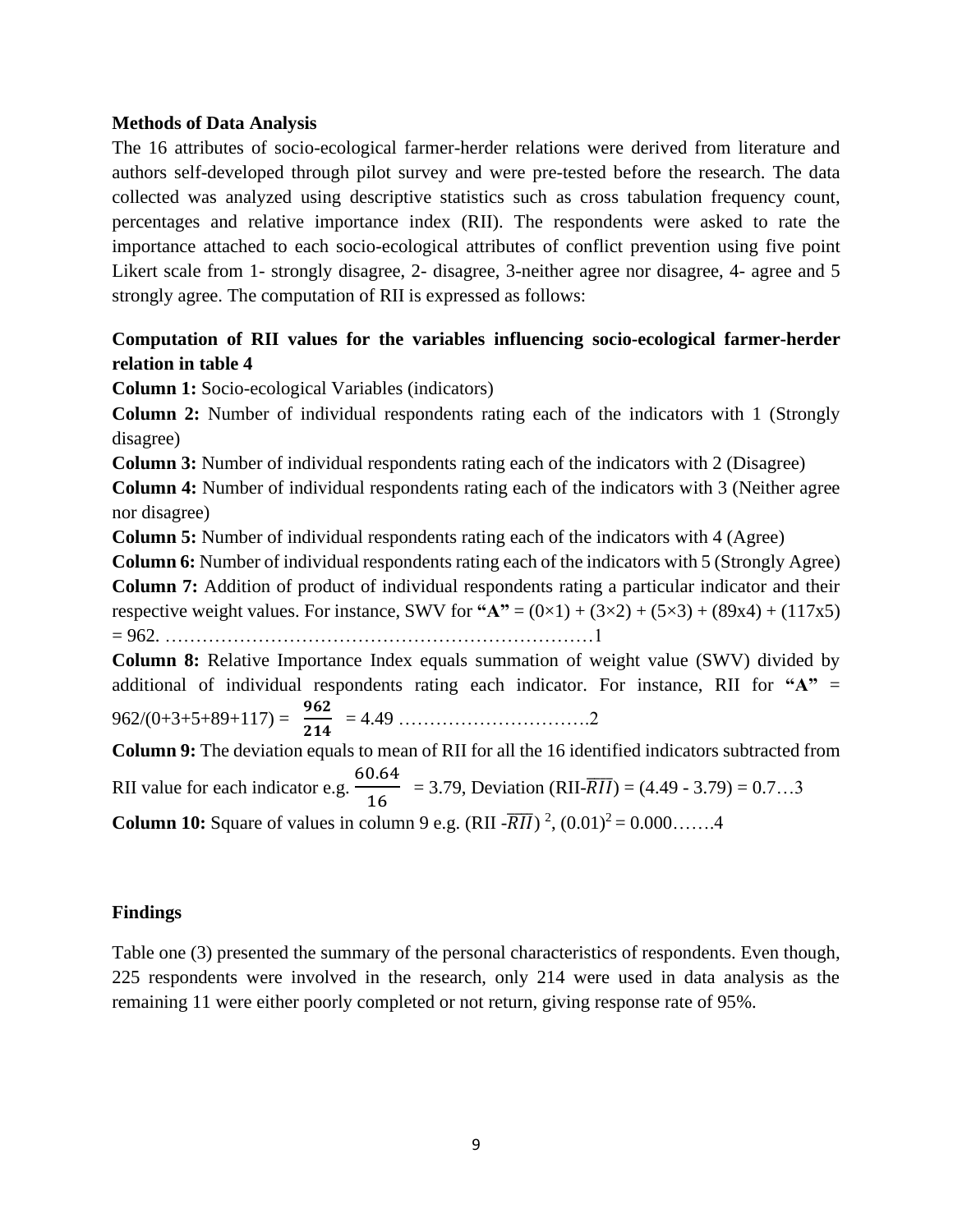| Gender                 | <b>Name of Community</b> |                   |                  |                    |                  |                   |                         |  |  |
|------------------------|--------------------------|-------------------|------------------|--------------------|------------------|-------------------|-------------------------|--|--|
|                        | Kanwa                    | <b>Rugar Hayi</b> | <b>Nasari</b>    | <b>Rugar Fanyo</b> | Wagaho           | <b>Rugar Ardo</b> |                         |  |  |
|                        | $\overline{7}$           | 3                 | $\tau$           | 2                  | 7                | 4                 | 30                      |  |  |
| Female                 | 3.3%                     | 1.4%              | 3.3%             | 0.9%               | 3.3%             | 1.9%              | 14.0%                   |  |  |
| Male                   | 43                       | 22                | 40               | 20                 | 41               | 18                | 184                     |  |  |
|                        | 20.1%                    | 10.3%             | 18.7%            | 9.3%               | 19.2%            | 8.4%              | 86.0%                   |  |  |
| <b>Total</b>           | 50                       | 25                | 47               | 22                 | 48               | 22                | 214                     |  |  |
|                        | 23.4%                    | 11.7%             | 22.0%            | 10.3%              | 22.4%            | 10.3%             | 100.0%                  |  |  |
| Age Group              |                          |                   |                  |                    |                  |                   |                         |  |  |
| 26-35                  | $\boldsymbol{0}$         | $\mathbf{1}$      | $\mathbf{0}$     | $\Omega$           | $\overline{2}$   | $\mathbf{0}$      | $\overline{\mathbf{3}}$ |  |  |
|                        | 0.0%                     | 0.5%              | 0.0%             | 0.0%               | 0.9%             | 0.0%              | 1.4%                    |  |  |
| 36-45                  | $10\,$                   | 9                 | 12               | 3                  | 10               | $\overline{2}$    | 46                      |  |  |
|                        | 4.7%                     | 4.2%              | 5.6%             | 1.4%               | 4.7%             | 0.9%              | 21.5%                   |  |  |
| $46 - 55$              | 18                       | 13                | 30               | 15                 | 26               | 16                | 118                     |  |  |
|                        | 8.4%                     | 6.1%              | 14.0%            | 7.0%               | 12.1%            | 7.5%              | 55.1%                   |  |  |
| 55 And Above           | 22                       | $\overline{c}$    | 5                | $\overline{4}$     | 10               | $\overline{4}$    | 47                      |  |  |
|                        | 10.3%                    | 0.9%              | 2.3%             | 1.9%               | 4.7%             | 1.9%              | 22.0%                   |  |  |
| <b>Total</b>           | 50                       | 25                | 47               | 22                 | 48               | 22                | 214                     |  |  |
|                        | 23.4%                    | 11.7%             | 22.0%            | 10.3%              | 22.4%            | 10.3%             | 100.0%                  |  |  |
| Level of Education     |                          |                   |                  |                    |                  |                   |                         |  |  |
| No formal              | $\overline{8}$           | 22                | $\overline{2}$   | 20                 | 19               | 20                | 91                      |  |  |
| Education              | 3.7%                     | 10.3%             | 0.9%             | 9.3%               | 8.9%             | 9.3%              | 42.5%                   |  |  |
| <b>Adult Education</b> | 16                       | $\overline{2}$    | 11               | $\mathbf{1}$       | $\overline{7}$   | $\overline{0}$    | 37                      |  |  |
|                        | 7.5%                     | 0.9%              | 5.1%             | 0.5%               | 3.3%             | 0.0%              | 17.3%                   |  |  |
| Primary Education      | 22                       | 1                 | 20               | 1                  | 19               | $\overline{2}$    | 65                      |  |  |
|                        | 10.3%                    | 0.5%              | 9.3%             | 0.5%               | 8.9%             | 0.9%              | 30.4%                   |  |  |
| Secondary and          | $\overline{4}$           | $\overline{0}$    | 14               | $\overline{0}$     | 3                | $\overline{0}$    | 21                      |  |  |
| Above                  | 1.9%                     | 0.0%              | 6.5%             | 0.0%               | 1.4%             | 0.0%              | 9.8%                    |  |  |
| <b>Total</b>           | 50                       | 25                | 47               | 22                 | 48               | 22                | 214                     |  |  |
|                        | 23.4%                    | 11.7%             | 22.0%            | 10.3%              | 22.4%            | 10.3%             | 100.0%                  |  |  |
| Occupation             |                          |                   |                  |                    |                  |                   |                         |  |  |
| Farming                | 46                       | $\boldsymbol{0}$  | 43               | $\boldsymbol{0}$   | 44               | 1                 | 134                     |  |  |
|                        | 21.5%                    | 0.0%              | 20.1%            | 0.0%               | 20.6%            | 0.5%              | 62.6%                   |  |  |
| Pastoralism            | $\boldsymbol{0}$         | 23                | $\boldsymbol{0}$ | 22                 | $\boldsymbol{0}$ | 21                | 66                      |  |  |
|                        | 0.0%                     | 10.7%             | 0.0%             | 10.3%              | 0.0%             | 9.8%              | 30.8%                   |  |  |
| Agro-Pastoralism       | $\overline{4}$           | $\overline{c}$    | 4                | $\boldsymbol{0}$   | $\overline{4}$   | $\boldsymbol{0}$  | 14                      |  |  |
|                        | 1.9%                     | 0.9%              | 1.9%             | 0.0%               | 1.9%             | 0.0%              | 6.5%                    |  |  |
| <b>Total</b>           | 50                       | 25                | 47               | 22                 | 48               | 22                | 214                     |  |  |
|                        | 23.4%                    | 11.7%             | 22.0%            | 10.3%              | 22.4%            | 10.3%             | 100.0%                  |  |  |
| Ethnicity              |                          |                   |                  |                    |                  |                   |                         |  |  |
| Fulani                 | $\mathbf{1}$             | 25                | $\boldsymbol{0}$ | 22                 | $\boldsymbol{0}$ | 21                | 68                      |  |  |
|                        | 0.5%                     | 11.7%             | 0.0%             | 10.3%              | 0.0%             | 9.8%              | 31.8%                   |  |  |
| Hausa                  | 43                       | $\boldsymbol{0}$  | 38               | $\overline{0}$     | 46               | $\mathbf{1}$      | 128                     |  |  |
|                        | 20.1%                    | 0.0%              | 17.8%            | 0.0%               | 21.5%            | 0.5%              | 59.8%                   |  |  |
| Others                 | $\sqrt{6}$               | $\boldsymbol{0}$  | 9                | $\overline{0}$     | $\overline{2}$   | $\overline{0}$    | 17                      |  |  |
|                        | 2.8%                     | 0.0%              | 4.2%             | 0.0%               | 0.9%             | 0.0%              | 7.9%                    |  |  |
| <b>Total</b>           | 50                       | 25                | 47               | 22                 | 48               | 22                | 214                     |  |  |
|                        | 23.4%                    | 11.7%             | 22.0%            | 10.3%              | 22.4%            | 10.3%             | $100.0\%$               |  |  |

**Table 3: Personal and occupational characteristics of respondents**

Source: Field study, 2019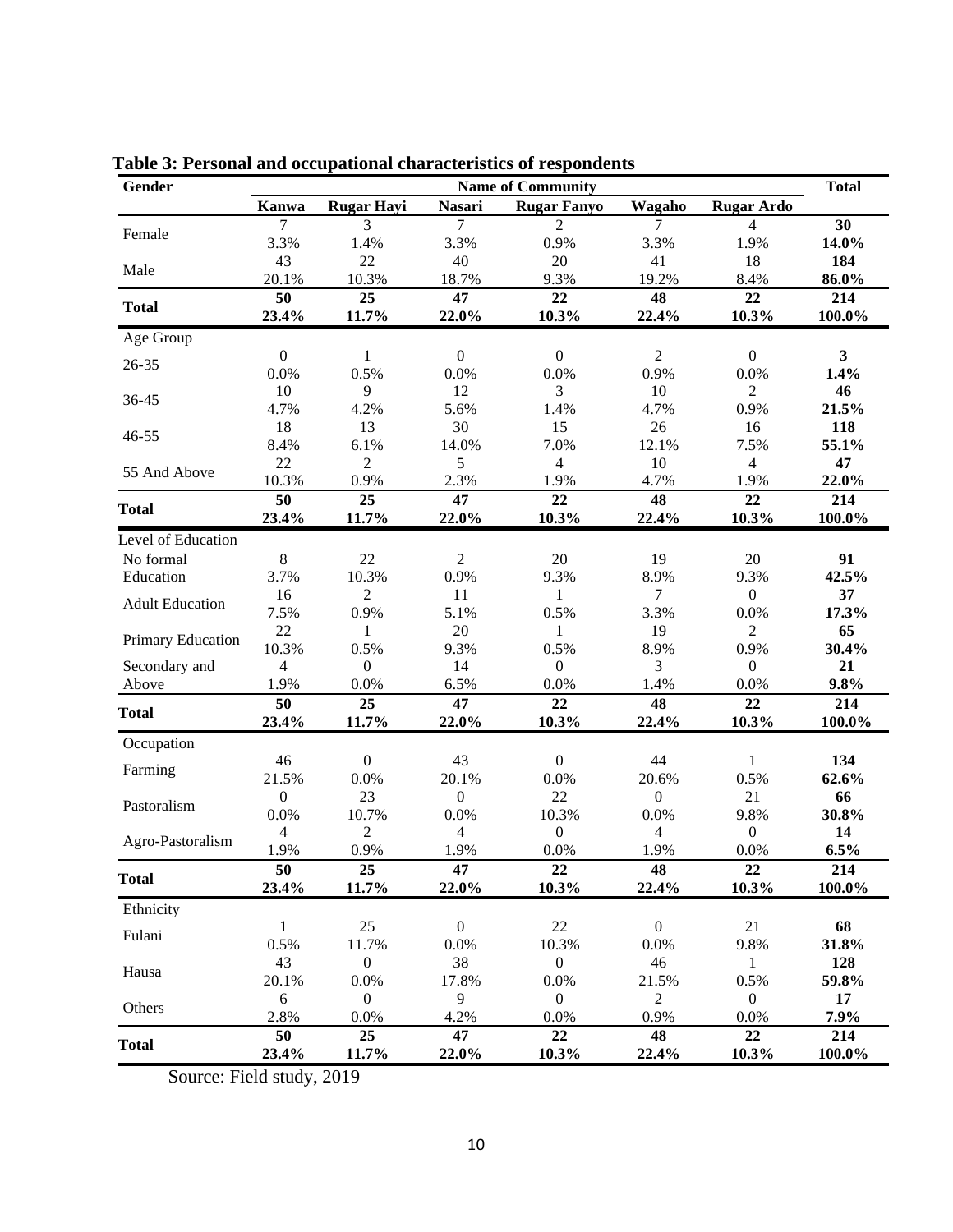Table 3 above shows that, based on the finding of gender of the respondents, 14% were female while 84% were male. It also indicates that, the highest percentage of farmers were those within the range of  $46-55$  years  $(55.1\%)$  while  $26-35$  form the lowest accounting to just  $(1.4\%)$ . It was also noted that there wasn't respondents between the age of  $18 - 25$ , probably due to the fact that the study was conducted towards the end of farming season when most of the youths left to neighboring cities (Kano, Kaduna, Zaria, Abuja etc) after the intensive and rigorous farming activities, a practice common to the youth in most rural areas of the region. Similarly, most of the pastoralist's youth were also with the cattle at the remote temporary sites, away from their settled camps (ruga) before their return at the end of cropping season. But, youth of both group were present at the FGD held at Anchau market. Moreover, the finding also reveals that level of education is very low among the respondents as those without formal education constitute the highest percentage of 42%. However, even among the respondents, the farming communities' level of education is relatively higher than that of the herders. As no single respondent from the pastoralist community is having secondary or post-secondary education. Generally the table indicates that only 9.8% of the respondents have secondary or post-secondary education. This confirmed the finding of Adisa and Adekunle<sup>8</sup>.

The table further reveals that majority of the respondents are farmers with 62.6%, followed by pastoralist with 30.8%, while the list are the agro-pastoralist with only 6.5% (Table 3). As discernible from table 3, the data on the respondents' ethnicity indicates that Hausa formed the majority with highest percentage of 59.8%, followed by Fulani with 31% while others constituted the list with 7.9% (Table3).

| Socio-<br><b>Ecological</b> | <b>Ranking</b>   |    |             |     |           |            |            |                          |                            |                 |
|-----------------------------|------------------|----|-------------|-----|-----------|------------|------------|--------------------------|----------------------------|-----------------|
| <b>Variables</b>            | <b>SD</b>        | D  | <b>NAND</b> | A   | <b>SA</b> | <b>SWV</b> | <b>RII</b> | $(RII - \overline{RII})$ | $(RII - \overline{RII})^2$ | Rank            |
| A                           | $\boldsymbol{0}$ | 3  | 5           | 89  | 117       | 962        | 4.50       | 0.71                     | 0.5041                     | 1 <sup>st</sup> |
| E                           | 2                | 8  | 11          | 137 | 56        | 950        | 4.44       | 0.65                     | 0.4225                     | 2 <sup>nd</sup> |
| N                           | 6                | 25 | 28          | 132 | 23        | 943        | 4.41       | 0.62                     | 0.3844                     | 3 <sup>rd</sup> |
| $\Omega$                    | 16               | 79 | 24          | 84  | 11        | 905        | 4.23       | 0.44                     | 0.1936                     | 4 <sup>th</sup> |
| L                           | $\theta$         | 2  | 5           | 104 | 103       | 897        | 4.19       | 0.40                     | 0.16                       | 5 <sup>th</sup> |
| B                           | $\overline{4}$   | 43 | 19          | 120 | 28        | 879        | 4.11       | 0.32                     | 0.1024                     | 6 <sup>th</sup> |
| $\bf K$                     | 3                | 44 | 32          | 116 | 19        | 846        | 3.95       | 0.16                     | 0.0256                     | 7 <sup>th</sup> |
| H                           | 5                | 30 | 11          | 107 | 61        | 831        | 3.88       | 0.09                     | 0.0081                     | 8 <sup>th</sup> |
| M                           | $\mathbf{r}$     | 29 | 18          | 119 | 41        | 831        | 3.88       | 0.09                     | 0.0081                     | <b>9th</b>      |

| Table 4: RII of influence of socio-ecological farmer and herder relations |  |
|---------------------------------------------------------------------------|--|
|---------------------------------------------------------------------------|--|

<sup>8</sup> Adisa, R. Solagberu, & Adekunle, O. A. (2010). Farmer-Herdsmen Conflicts: A Factor Analysis of Socio-economic Conflict Variables among Arable Crop Farmers in North Central Nigeria. *Journal of Human Ecology*, *30*(1), 1–9. https://doi.org/10.1080/09709274.2010.11906266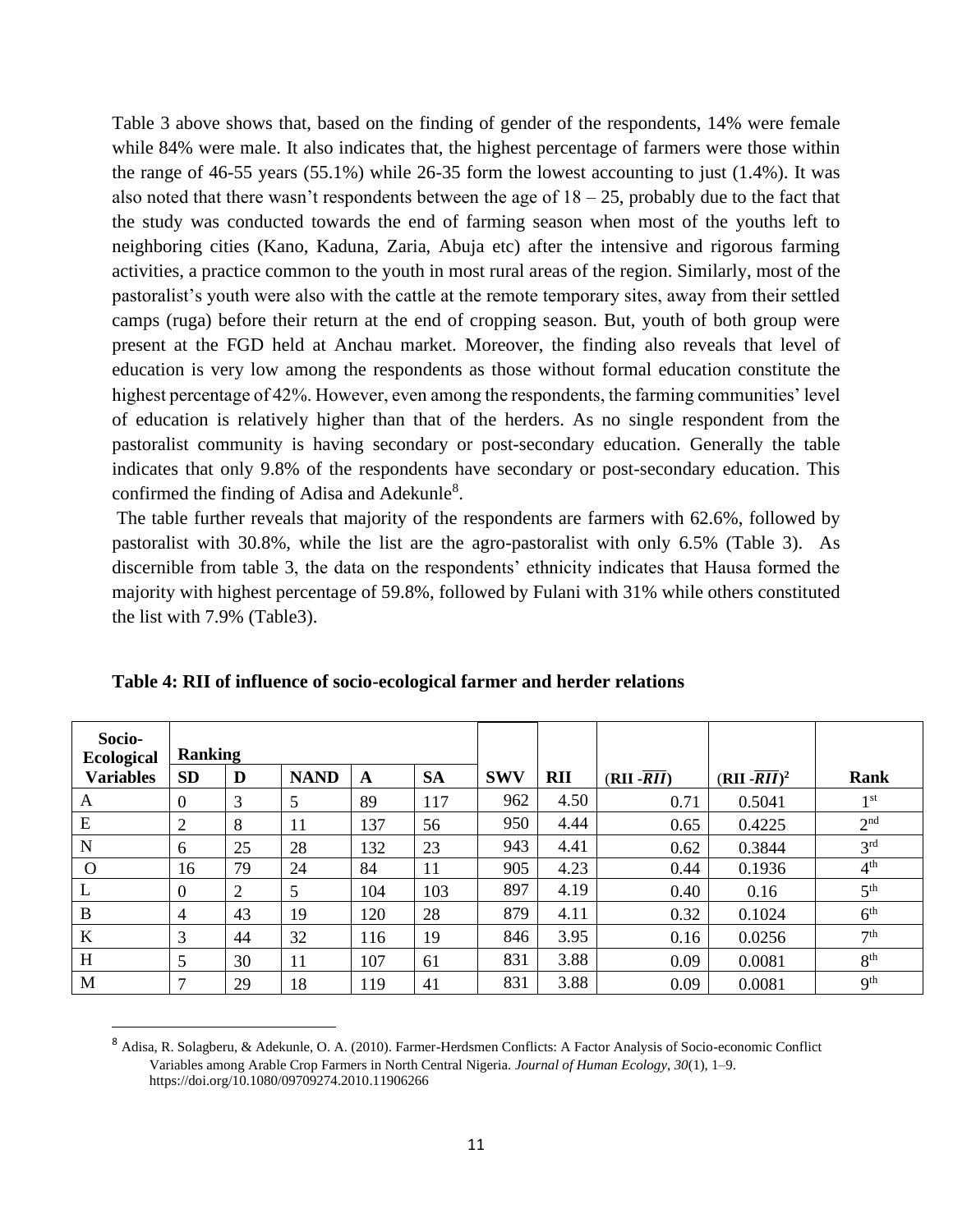| <b>Total</b> | 60 | 409 | 369      | 1725 | 1861 | 12976 | 60.64 |         | 5.5547 |                  |
|--------------|----|-----|----------|------|------|-------|-------|---------|--------|------------------|
| P            |    | 34  | 126      | 34   | 20   | 468   | 2.19  | $-1.60$ | 2.56   | 16 <sup>th</sup> |
| D            |    | 12  | $\sigma$ | 113  | 82   | 637   | 2.98  | $-0.81$ | 0.6561 | 15 <sup>th</sup> |
|              |    | 3   |          | 108  | 98   | 731   | 3.42  | $-0.37$ | 0.1369 | 14 <sup>th</sup> |
| G            |    | 18  | 15       | 151  | 29   | 746   | 3.49  | $-0.30$ | 0.09   | 13 <sup>th</sup> |
| F            | 4  | 20  | 18       | 61   | 111  | 767   | 3.58  | $-0.21$ | 0.0441 | 12 <sup>th</sup> |
| $\Gamma$     |    | 12  | 23       | 130  | 46   | 783   | 3.66  | $-0.13$ | 0.0169 | 11 <sup>th</sup> |
|              | 8  | 47  | 23       | 120  | 16   | 800   | 3.74  | $-0.05$ | 0.25   | 10 <sup>th</sup> |

Source: Field study, 2019

Findings as presented in table 4 established that the respondents applaud 9 out of the 16 socioecological indicators as having strong influence on farmer-herder conflicts prevention and management having all of their ranking above the mean 3.79 as indicated above. Living with extended family (**A**): which implies that, in some years back when farmers and herders live mutually, majority of them lived in a large extended family and they also cultivate a common large family farm. Whenever there is any dispute between them and any cattle herder, usually those elderly members present would ensure that the resolution process is not harmful to both party and is reached amenably which was one of the major reason for their peaceful relation in the past. But, now a days the reverse is the case as confirmed by the farming community during the FGD. Hence, it is the first indicator considered as having the highest influence with  $\text{RII} = 4.5$ , followed by the role of age in conflict prevention and management (**E**), land use changes (**N**) and government policies (**O**) with RII= 4.44, 4.41 and 4.23 respectively. **E**: Implied that, whenever there is dispute between farmers and herders, maturity plays a key role in the settlement process. Young farmers that usually own small and fragmented farms mostly acquired from inheritance as discovered from FGD, tend to be harsh and vicious in approach leading to conflicts then aged farmers. The incidence that happened at Unguwar Kwasau in the study area is an example*. It is a case in which two young farmers met some cattle in a farmland closed to their farm, with the herder (a young boy) sleeping not far from them. One of them decided to use his hoe and hit the young herder which instantly resulted to his loss of life. He threw the corpse into a nearby stream and yet followed the cattle to their owner and collected the sum of 8000 naira as a compensation of the crops damaged, while pretending that the boy had ran away. However, the corpse was discovered later and security agents made some arrest of suspects in which the real actor was discovered.* The influence of land tenure and land use changes (**N**), on farmer-herder conflict cannot be over emphasized. During one of the FGD with crop farmers, one farmer (a chairman of a Community Development Association in one of the study area) observed that, "*It's true that large amount of grazing land is converted to farming areas, but this is necessary due to population increased. For the past 15 years there have been rapid increase of this conversion since there is no formal land tenure system in operation here which also results in many conflicts of varying magnitude. I knew of a large grazing area which was sold to a farmer at the cost of 6,000,000*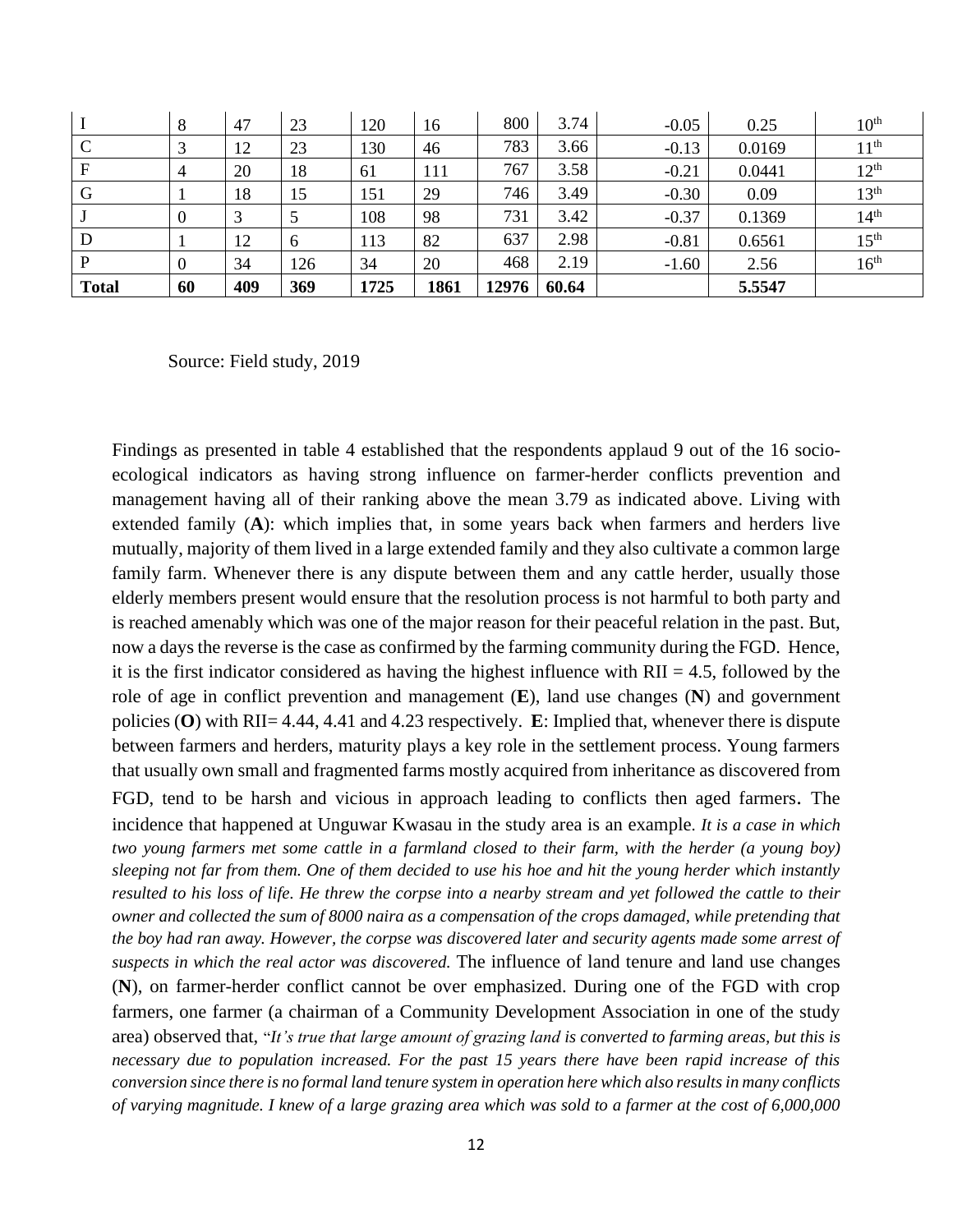*naira only 2 years ago. Right now there is another one for sale at the cost of 10,000,000, if you can afford. There are some few small ones at a relatively lower cost. The herders are definitely under pressure and are helpless under this land tenure which seems not in favour of their course he concluded".* The herders too, complained bitterly about the way they are cheaply losing grazing lands to crop farmers. During one of the FGD, a herder has this to say, *"For the past 15 years all these places are grazing land, there*  is only one farmland to the north of our camp. Our cattle can move in all directions for at least 5 km without *coming in contact with cultivated land. But now during wet season, any herder with more than 30 cows must move them down south usually to Rijana, Yanta, and Likarbo to avoid conflict with farmers due to transformation of the land use from grazing to cultivation areas. There are no available routes to link us to the water points. Last year, we went to Falgore, but we can't to stay long due to insecurity. Sometimes security agents can easily confiscated your cattle and leveled you as cattle rustler".*

Despite the enactment of Land use Act of 1978, the administration of rural lands virtually remains at the jurisdiction of traditional leaders as observed by an elderly traditional leader during one of the FGD. The leader revealed that, "*what is obtainable inmost part of the rural areas of Northern Nigeria including the study area is that, farmers had acquired their portion of lands either through inheritance, private purchased from those that have acquired and used them previously or through clearance of usually remote virgin land adjoining cultivated lands or that is not too remote from the existing cultivated lands. The virgin lands are under the custody of the traditional leaders including the designated pastoral reserves (hima) whom are also answerable to the local government council. Since the pastoralist lack any legal documents to presents to support their claim for ownership of the pastoral reserves and the rest of the virgin*  lands, usually prospective user identified and delineated a desirable portion of land and begin to clear it *for cultivation. He may or may not approach the traditional ruler depending upon the size and location of the land. Accessible, large portion of land areas attract attention of the local traditional leaders easily than small and remote lands. A portion of virgin land or pastoral reserved land (hima) may be allocated temporarily to a prospective farmer or pastoralist by a traditional leader after some settlements. Where a prospective user is a farmer, he continued to cultivate the land until after his death, which subsequently be transferred to his heirs or he may decide to sale it to another user. Sometimes these category of users that maintained farming areas at the fringe of the existing virgin lands or pastoral reserves continued to expands their farmlands through encroachments with or without the consent of the traditional ruler which often triggered conflicts. Where a pastoralist acquired and occupied certain virgin land or pastoral reserve through same process, he too may in some cases begins to cultivate some portion of it, which over time as the size of his family increases the portion of land under cultivation also expanded. This subsequently attracts the attentions of other prospective farmers who would begin to traveled from few to several kilometers to joined him in cultivating the adjoining land closed to him, or their farm lands may over time merged with his due to the expansion of both cultivated portions of lands from all directions at the expense of the reserved land at the point of which the pastoralist would begin to complain and frequent conflicts manifested. When this climax of invention of succession of pastoral reserve by farming activities was attained, the pastoralist would ultimately loose the battle lacking the requisite legal evidence to lay claim of the needed adequate land to meet his demand. While the farmers continued to dominates the remaining land since at this level the pastoralist have only two options of either sending his herds to another virgin or pastoralist reserve in a more remote location temporarily especially during rainy season or relocates the cattle permanently with the help of his children who are bound to undergo a similar experiences at their new abode over time. It's however, interesting to know that during dry seasons, the pastoralists are free to*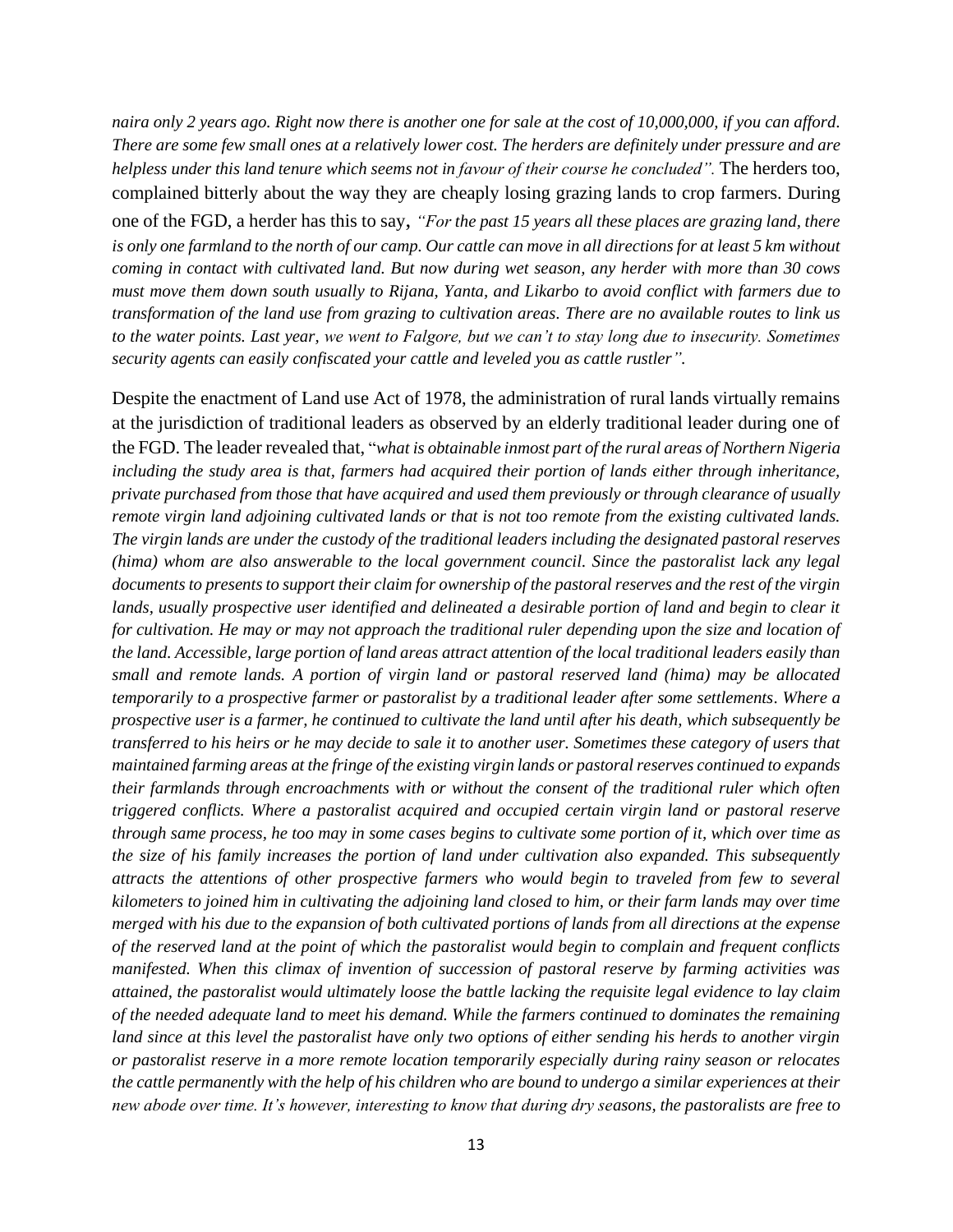*graze their cattle everywhere (both on the virgin land, pastoral reserve and unirrigated farmlands) in as much as a land area is not under cultivation. At this season the pastoralist encounters little problems that leads to conflicts. Must often it's the pastoralists that destroys farmers accumulated farm residues (which they normally keep for their domestic animals or for sales) and sometimes tramps over irrigated land areas which also results in farmers-herder conflicts.* Information on the factors and forces responsible and process of grazing reserves encroachment are beyond the scope of this study. However, the researcher is keenly interested on investigating into the pogrom of pastoral reserves encroachment in due course.

This confirmed the finding of Dohrn (2008) that insecure land tenure impedes fair resources management which could lead to conflict. While, **O** with the ranking of (RII= 4.23), **L** (RII= 4.19) and **B** (RII= 4.11) were also noticeable having a strong ranking above the mean. **O**, which stands for government policy was perceived by the respondents to have a strong ranking as observed from table 3 above. Most government policies are targeting crop farmers than cattle herders. Some years back, according to one pastoralist leader (Ardo), during the FGD with the pastoralists, *"There used to be an annual cattle vaccination programme (jaga-hore) 9 during which a census of all cattle heads in the country is conducted and they are also vaccinated against some prevalent (foot and mouth diseases, lungs and heart diseases), while in return the herders pay cattle tax (jangali) to the government. In addition, each cow's ear lobe is punctured annually until it has a maximum of three marks of punctured which is used to identify Nigerian cattle for security and quarantine purposes. But the government had now neglected us just as it had done in the areas of land acquisition and utilization policy, sighting the massive cultivation of Fadama lands and cattle routes as examples of one major causes of farmer-herder conflict.* **L-** Influence also has a strong ranking according to the findings, it implies the temporal dimension of crops damage by cattle. Many farmers and security agents are ignorant of these sensitive periods within which herdsmen allow their cattle to destroy farmlands. An elderly farmer in a sympathetic mood while recalling the huge lost he incurred as a result of his farmland's destruction by cattle, *"You hardly meet them on site with the animals on your farm, they either had charm or had master our movement"*. However, the finding of this study suggested that, the temporal dimension of crops destruction by cattle are 4: very early in the morning, late evening, when it's raining and at the timing of Juma'at prayers. Knowledge of these timings is crucial to the prevention of farmer-herder conflicts.

As discernible from table 4, **B** with  $(RII = 4.11)$ , implies the ranking of educational and legal system influence on farmer-herder conflicts. As suggested by the finding of this study that both farmers and herders have low level of education (table 3), but the fact that farming communities lived in permanent settlements in the study area, give them more access to educational facilities than herdsmen. The implication is that they also stand the chance of winning court cases as they can give better explanation due to their knowledge and exposure than the herdsmen. This in most cases, contributes to the reasons why the herders do not usually seek redress in courts but rather

<sup>&</sup>lt;sup>9</sup> "Jaga hore" meaning hold the head, in Fulfulde language a phrase which is often been repeated as instruction to fellow herder to hold a caw's head, during the exercise to enable it been vaccinated and also to punch the ear.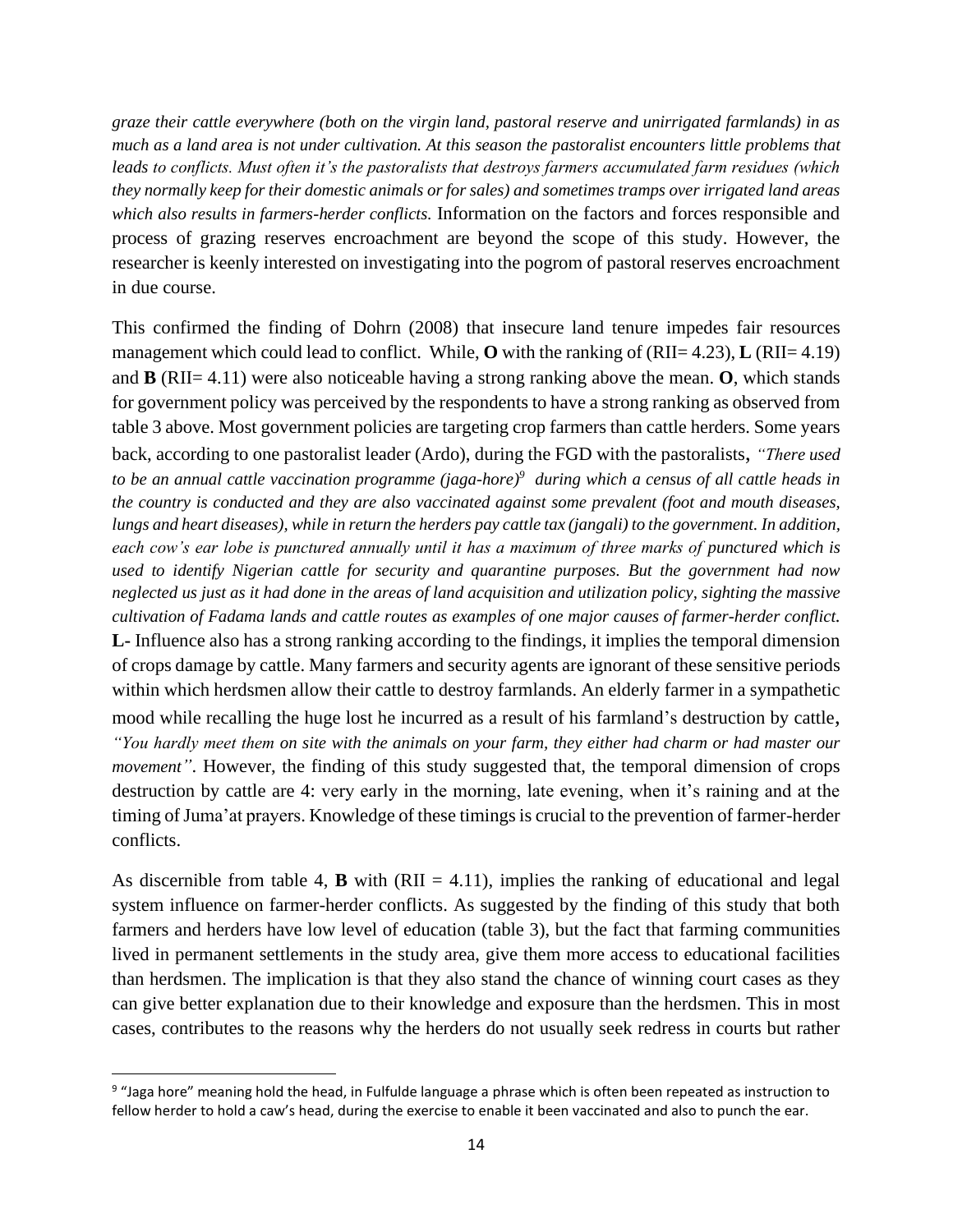resolved to conflicts. This corroborates with the finding of Mc Caffery (2005), that peace and conflict resolution at community level could be facilitated through education.

Findings on **K**, **H** and **M** established that majority of the respondents had acknowledge the strong influence of: the need to expand one's farm land, **K** (RII= 3.95), Fear of crops destruction **H**, and the Role of science **M** with (RII=  $3.88$ ) each, as the least three indicators with the low ranking just above the mean. The need to expand one's farmland among the crops farmers is considered as having strong influence on farmer-herder relation, than the other two indicators. During the joint FGD, both groups agreed that expansion of farmlands at the expense of grazing areas and stock routes in recent years, is one of the contingent issue that very often triggered disputes between farmers and herders in the study area. Hence, any effort at conflict prevention process must consider this indicator and its influence on farmer-herder conflict and its prevention.

Moreover, the study established during the joint FGD with both farmers and herders at Auchan livestock market that, it's due to fear of crops destruction by cattle (**H**) that the farmers are no longer ready to welcome herders around their settlements not for fear of reclaim of the encroached grazing areas or cattle routes (as examined in **G**, were KII= 3.49 below the mean). Whereas the herders maintained that the reverse is the case. It was a hot debate during this FGD, with each party advancing supportive evidences to ground his claim which glaringly emphasised the degree of influence of this indicator in the socio-ecological relations of the groups. The role of science (**M**) with the ranking of (RII= 3.88) as **H** above, implies the application of a new skill aided by science to easily cultivate large amount of land that are not accessible by tractors such as waterlogged terrain and grazing areas with dense vegetation were a tractor may find it difficult to operate. Strong herbicides chemicals are applied on pastoral lands that within short period of time, the land can be cultivated. This is the fate of must fadamas and grazing land around the study area. One herder has this to say during one of the FGD. "*Long before they started using chemicals, they hardly grow crops at the marshy lands, river side and amidst dense vegetation with eased, even if they do, it will be small and gradual. But with the used of these chemicals they were able to clear large hectares of land overnight. Most often, we are constantly afraid of not allowing our cattle to feed on such areas immediately after they sprayed. How do you expect us to leave peacefully with them now?"* This is how scientific development help to transformed the hitherto symbiotic relationship in to a suspicious one given it relevance in any farmer- herder conflict prevention discussion.

**I-** Socialization, law enforcement agents and the legal systems, **C-**the role of grazing by children, **F-**Suspicion and Mistrust by herders, were ranked RII= 3.74, RII= 3.66 and RII=3.58 just below the mean (3.79) respectively. However, this does not mean that they lack significance in the discussion of farmer-herder deteriorating relationship leading to tensions and conflicts. Socialization can be explained within the context of literacy, participation in active politics and contacts and interactions with immediate and outside environment. In all these social process, the farming community have age over the herdsmen in most instances. This sometimes makes it easier for them to collaborate with the corrupt security personals and judges to exploits the herdsmen in the legal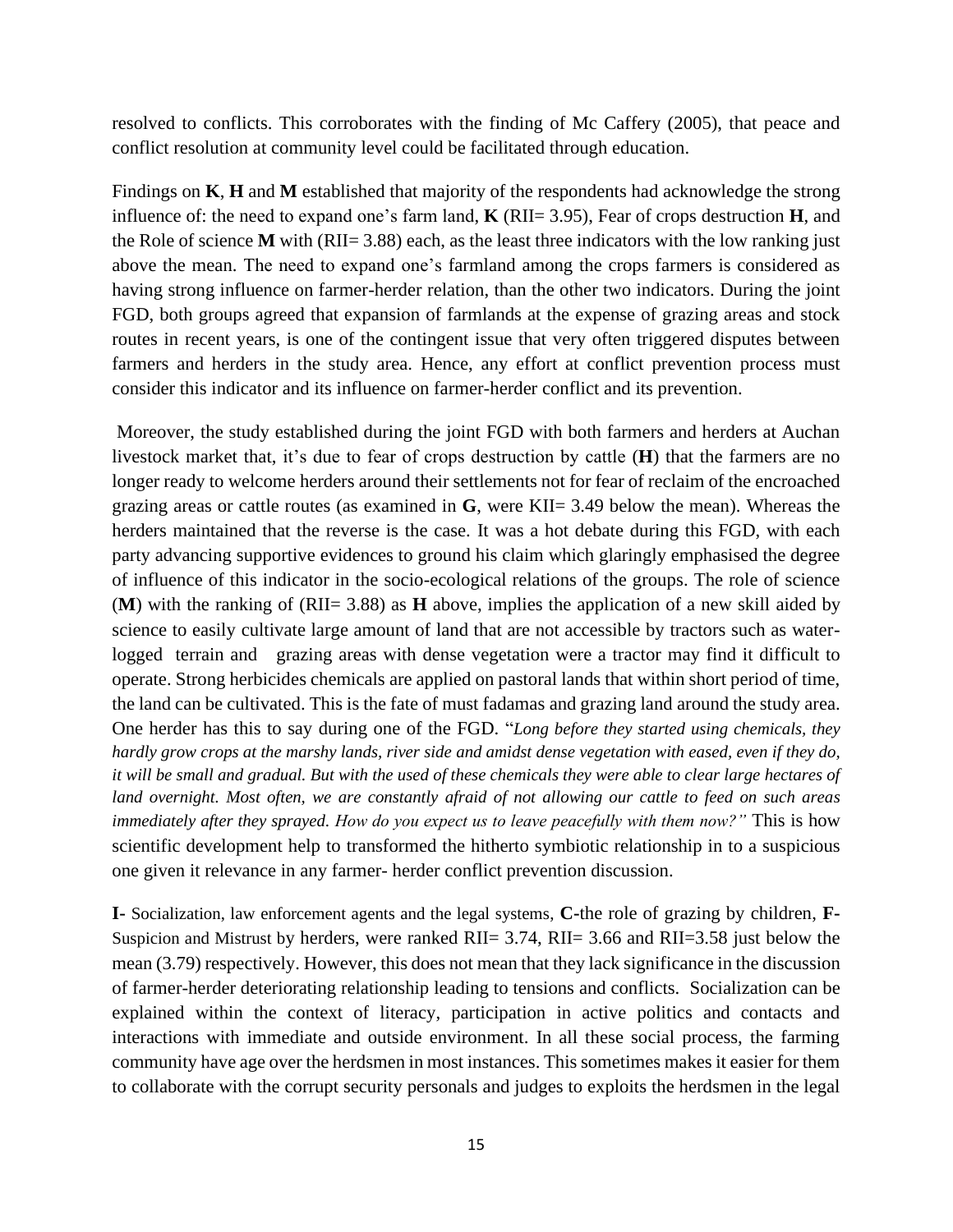processes. Unlike in the olden days when most disputes are settled amongst elders and traditional rulers as claimed by a herder during a separate FGD.

While the role of grazing by children raised more dust from the farmers side during the separate FGD. A farmer has this to say "*There was a season I spent more than 250,000 naira on my farm, remains few days to the harvest but some migratory pastoralist youth came and destroy everything. There was guinea corn, soya beans and cowpeas on the farm, but nothing was left for me. I can't forget this and I can't forgive them. This has forced me to change my thinking of all the herdsmen around and I can hardly trust them*". This have complemented the incidence mentioned in **E** above in which a young herder lost his life which in turn, affect the mutual relationship which existed long ago between the two competing resource users. In a pastoralist's community, the youth shoulders the responsibility of driving the herds to a temporarily remote pastoral reserves or virgin land during farming seasons where the grazing land at their settled camp (ruga) is insufficient for the grazing of their cattle without conflicts. As such they tend to be aggressive and volatile while on transits as they were not in company of their elders, women and small children that affect their decision in confronting rival resource users as observed by a youth pastoralist during the FGD. Suspicion and mistrust by herders **F** (RII=3.58), can be a complement of indicators explained above such as the Role of science and the Suspicion and mistrust by farmers **G** (RII= 3.49). They may either separately or jointly arguments the fragile socio-ecological farmer and herder relations leading to conflicts as affirmed by some respondents during the FGDs.

With respect to G **-** Suspicion and mistrust by farmers, (RII= 3.49) one youth farmer narrated his experienced "*After the demised of my farther, a pastoralist whose camp is very closed to our farm, brought five (5) cattle and told us that they all belongs to our late father. According to him, our dad bought one cow from him some years back and it gave birth to four more cows. We don't know of this before, all we knew was that our dad used to surrender all our farm residues to him at the end of each harvesting season. That was how cordial they used to be, but now one can hardly trust them. They were no longer what they used to be"*.

Neglect of the cultural norms of grazing by herders due to marginalization (**J**), Herdsmen alternative occupation  $(D)$  and the need for domestic fuel energy  $(P)$ , with the ranking of  $(RII=$ 3.42), (RII= 2.98) and (RII= 2.19) below the mean respectively. The finding in relation to the **J,** implies that, there used to be some traditional norms adopted by herdsmen to complement the efforts of herders to protect crops from been destroyed by cattle when the relationship between the two were reciprocal. These norms include the application of fresh cow excretes on the leaves of crops using their stick to prevent them from been consumed by animals especially were the farmer had already planted plants barrier at the boarder of his farm but still some gaps are found were his crops are exposed. The same measures are employed by herders where it becomes necessary to access a water point through a narrow route amidst crops plantation. Alternatively, in some cases, muzzles are tied to the leading cow/cows as the case may be where it involved moving for a relatively longer distance along a narrow corridor between crops. The leading cow/cows been unable to graze would keep on moving and would be followed by the rest of herd with minimum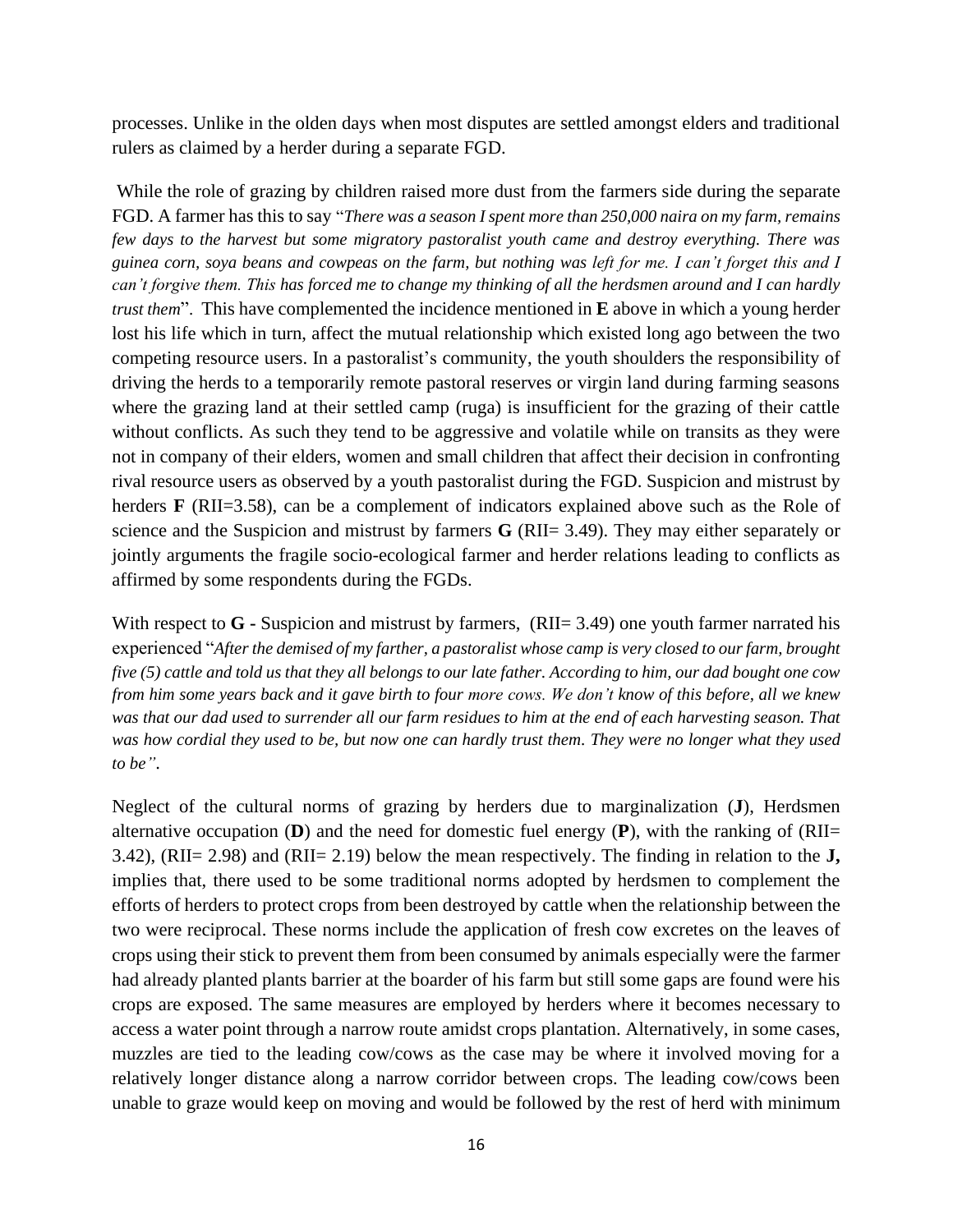or no crops destruction as explain by an elderly herder during the separate FGD. Unfortunately, however, most herders are presently too reluctant to employ these measures either due to lack of experience, changes in the socio-ecological relations due to feeling of been marginalized or both. This makes it integral in the debate of farmer-herder conflicts prevention. Herdsmen and alternative occupation (**D**), is second to the last in the ranking, it implies that in recent years herders have learnt to abandon their herds to young children and engaged in other business which was not in their character before now. During the FGD with herders, most of them confessed that, apart from cattle rearing they still do one or two things to ease their livelihood. Some youth among them engaged in trees failing for timber or for sale as source for fuel-energy, others engaged in small farming and patronizing the rotational markets around them. This income earning alternative occupations is partly responsible for leaving small children with cattle which has its own consequences as established in this study earlier own. This makes alternative occupation an important subject worth considered in the socio-ecological farmer and herder relation and conflicts prevention. (**P**), with the ranking of (RII= 2.19) below the mean stands for the need for domestic fuel energy as a reason for cutting down the vegetation that are used as a fortification at the boundaries between farmlands and grazing areas or routes. However, as observed from the finding of this study, those cutting down those plants are only doing that base on some alterative motives but not due to demand for firewood.

# **Conclusion**

The research focused on socio-ecological relations and their influence on farmer-herder coexistence in North Senatorial District, Kaduna state, Nigeria. Apart from describing the demographic characteristics of respondents, the paper also uses socio-ecological framework of analysis and relative importance index, to investigate socio-ecological variables that sustained the long time association between farmers and herders but whose transformation is leading to tension and conflicts. Convincingly, the research established that changes in the family structure, the role of age in conflicts prevention, and lack of coordinated land use changes that are the most influential farmer and herder socio-ecological variables having the highest degree of transforming farmer and herder relationship from what it used to be to what it is today. Furthermore, neglecting the cultural norms of grazing by herders due to marginalization, herdsmen engaging in alternative occupations and the need for domestic fuel energy by farmers which causes the cutting down of barrier plants were found to have the least degree of influence.

# **The following recommendations are here by proffered**

• Farmer-herder conflict is not only persistent, but existing statistics show that it is also on the increase, due to many factors that include deterioration of their relationship at socio-ecological level. There is need for more resolute and thoughtful policies and programmes to find realistic and practical solution to this ill development.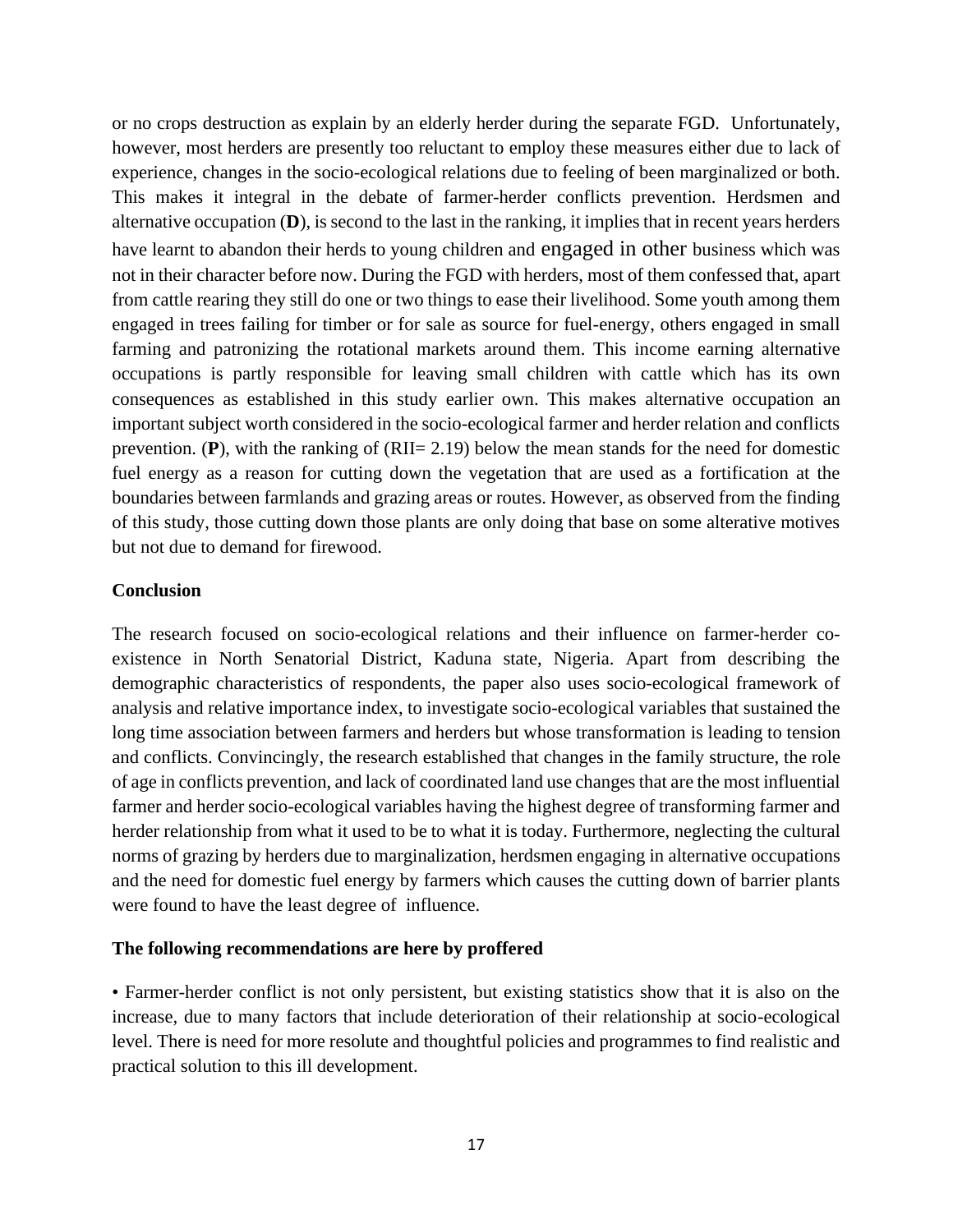• There is need for multi-stage constitutional conflict management framework to involve committees at community, local and state levels that would also incorporate local leaders, to be implemented precisely for prevention and resolution of farmer and herder conflicts.

• An effective sensitization and awareness campaign through education and enlightenment methods using extension workers, pastoralist heads and traditional leaders to educate both group of the need for reviving the lost glory of communalism for their peaceful co-existence and social and economic development.

• As a matter of utmost importance, state government should enact an effective and efficient land policy and tenure system that would address and guide the land acquisition and land use changes process while considering the demand of each groups.

# **References**

- Abass, I. 2012. (2012). No Retreat No Surrender Conflict for Survival between the Fulani Pastoralist and Farmers in Northern Nigeria. European Scientific Journal. Vol 8, No 1. pp 331-346.
- Abdu S. A. (2015). *Causes and Resolutions of Conflicts Between Cattle Herders and Crop Farmers in Katsina State. An Unpublished MSc Thesis, Department of Agricultural Economics and Rural Sociology. Ahmadu Bello University Zaria.*
- Adisa, R. S. (2012). Land Use Conflict between Farmers and Herdsmen Implications for Agricultural and Rural Development, Department of Agricultural Extension and Rural Development, University of Ilorin, Ilorin, Nigeria.
- Adisa, R. Solagberu, & Adekunle, O. A. (2010). Farmer-Herdsmen Conflicts: A Factor Analysis of Socio-economic Conflict Variables among Arable Crop Farmers in North Central Nigeria. *Journal of Human Ecology*, *30*(1), 1–9. https://doi.org/10.1080/09709274.2010.11906266
- Akinyemi, T. E. (2018). Nigeria : Climate War . Migratory Adaptation and Farmer-Herder Conflicts Nigeria : Climate War . Migratory Adaptation and Farmer-Herder Conflicts, (September), 2–21. https://doi.org/10.24193/csq.21.1
- Audu, S. (2013). Conflicts among Farmers and Pastoralists in Northern Nigeria Induced by Freshwater Scarcity. Developing Country Studies. Vol. 3, No. 12. pp 25-32.
- Barau, A. S. (2010), Islamic instruments for sustainable urban spatial planning and management. *In: Lehmann, S.; Al Waer, H.; Al-Qawasmi, J. (eds.): Sustainable Architecture and Urban Development., p. 355.*
- Blench, R. (2010). Conflict between Pastoralists and Cultivators in Nigeria: Review paper prepared for DFID, Nigeria. 9th August, 2010.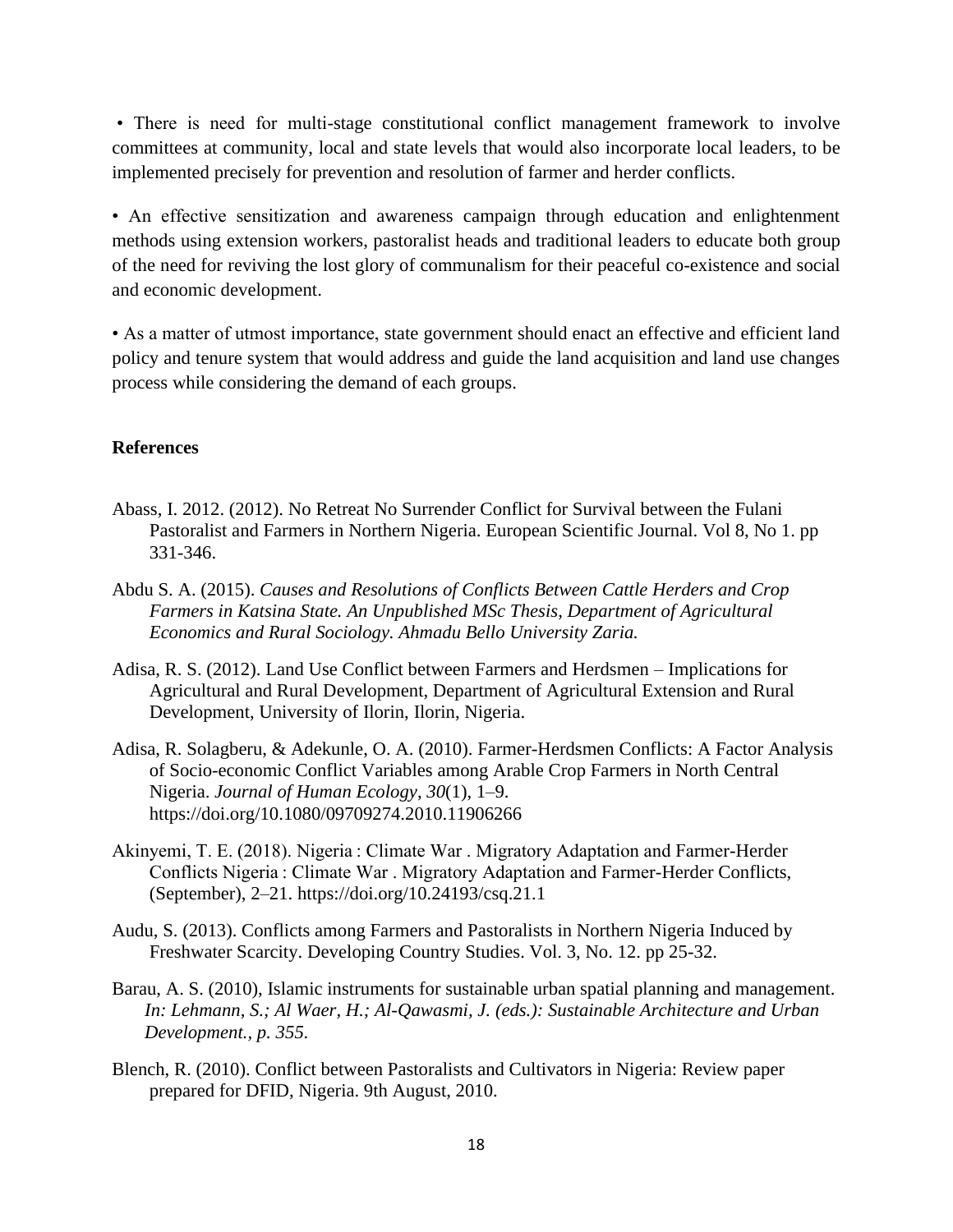- Buhaug, H., Gleditsch, N. P., & Theisen, O. M. (2008). *Implications of Climate Change for Armed Conflict Centre for the Study of Civil War, International Peace Research Institute, Oslo (PRIO)*.
- Chris M. A., Kwaja PH. D., Bukola I., and A.-A. (2018). *Response to Conflicts between Farmers and Herders in the Middle Belt of Nigeria: Mapping Past Efforts and Opportunities for VoilencePrevension.*
- Chukwuma, A., & Atelhe, A. G. (2014). Nomads against Natives : A Political Ecology of Herder / Farmer Conflicts in Nasarawa State , Nigeria, *4*(2), 76–88.
- Dimelu, M. U., Salifu, E. D., & Igbokwe, E. M. (2016). Resource use con fl ict in agrarian communities , management and challenges : A case of farmer-herdsmen con fl ict in Kogi State , Nigeria. *Journal of Rural Studies*, *46*, 147–154. https://doi.org/10.1016/j.jrurstud.2016.06.011
- Gefu, J. O. (1996). Conflict in Common Property Resource Use: Experiences From an Irrigation Project. Retrieved from http://hdl.handle.net/10535/1034
- Hesse, C., & Macgregor, J. (2006). Pastoralism: drylands' invisible asset? Developing a framework for assessing the value of pastoralism in East Africa, (142). (ICG), I. C. G. (2017). Herders against Farmers : Nigeria ' s Expanding Deadly Conflict, (September).
- (ICG), I. C. G. (2017). Herders against Farmers : Nigeria ' s Expanding Deadly Conflict, (September).
- Iro, I. (2010), Grazing Reserve Development: A Panacea to the Intractable Strife between

Farmers and herders. http://www.gamji.com/fulani8.htm.

- Jajere, I. A. (2014). *Implications of access to and conflicts over natural resources on the livelihoods in the north east arid zone of Nigeria. PhD thesis.*
- Joma, H. A. S. (1999), The Earth as a mosque: Integration of the traditional Islamic enviromental Planning ethic, agricultural and water development policies in Saudi Arabia. PhD Dissertation, University of Pennsylvania.
- Kallah, M. S. (1999). Background to Grazing Resources Development in Nigeria and its Importance to the National Economy, in journal of Nomadic Studies, No. 2, National
- Krause, J. (2011). *A Deadly Cycle: Ethno-Religious Conflicts in Jos, Plateau State, Nigeria. Working Paper. Geneva: Geneva Declaration Secretariat*.
- Maina, J. A. (1998). *Management of Common Property Resourcses for Sustainable Livestock production in Nigeria. Paper presente at DFID Workshop on Land Tenure, Poverty and Sustainable Development in Sub-Saharan Africa, February 1999, UK*.